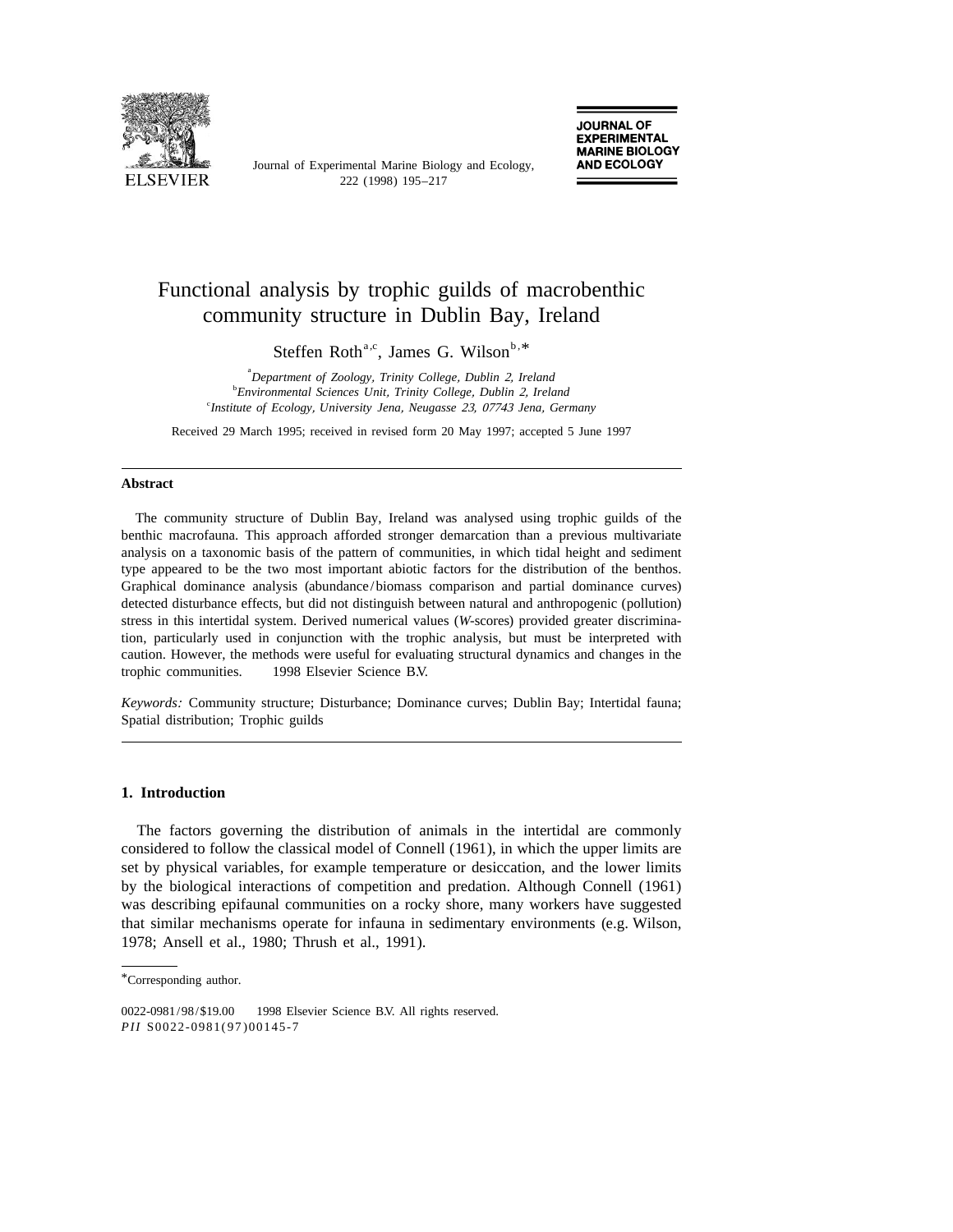However, competition and predation appear to result in different outcomes in rocky and in sedimentary environments. Brown and McLachlan (1990) (p. 40) point out that the evidence available (e.g., Reise, 1985) suggests that firstly exclusion of predators in soft substrates increases diversity and secondly that competition in sediments is far less important than on rocky shores, suggestions reinforced by Wilson (1991). Gray (1981) has discussed at some length the various ideas on controlling factors that have been put forward, notable those of Sanders (1968); Rhoads and Young (1970); Levinton (1972) and Woodin (1976), and has extended the discussion into *r*- and *k*-selection and into the impacts of disturbance and pollution. Analysis of the interaction between the infaunal composition of benthic communities and sediment grain size (reviewed by Snelgrove and Butman, 1994) suggests that a mechanism by which grain size per se controls benthic community composition has not been conclusively demonstrated, but that there were a complex of factors, some of which co-vary with grain size, including the mode of feeding or feeding type.

Central to these ideas is the link between control or type of control and feeding type, but there is considerable disagreement as to the link between feeding type and either diversity or stability. The importance of the functional approach in an exploratory analysis of benthic communities has been emphasised by several authors (Gray, 1981; Warwick, 1982; Gagnon and Haedrich, 1991). The factors which control the distribution of trophic groups set the structure of the community (e.g. Anger, 1975; Committo and Ambrose, 1985), and the distribution and abundance of functional groups are correlated with physical factors of the environment. Numbers of the deposit feeders *Hydrobia ulvae* and *Arenicola marina* for instance are higher in silty sediments, which have higher organic matter and nitrogen contents, than in sandy sediments (Longbottom, 1970), and in turn the sediment particle size is controlled by wave energy.

There are currently a variety of multivariate methods including principal components analysis (PCA), principal co-ordinates analysis (PCOORD) and multi-dimensional scaling (MDS) being used to discriminate communities from species lists (Wilson and Jeffrey, 1994). Shillabeer (1991) tested with the same data set a number of these approaches employed in different laboratories and found that they all gave much the same results. A common feature of all approaches tested was that relatively little of the total variation in the abundance data can be explained, but this could be improved by transformation of the data or the omission of rare species (Shillabeer, 1991). Burd et al. (1990) have summarised the uses of a variety of techniques, while Warwick and Clarke (1991) have evaluated a number of univariate, graphical and multivariate techniques. Warwick and Clarke (1991), (1993) considered multivariate methods the most sensitive for detecting community change.

Warwick (1986) used the ABC-method (short for abundance biomass comparison) and Clarke (1990) developed a statistical treatment of this method to describe stability and also pollution status of marine benthic communities. The distribution of numbers of individuals among species and the distribution of the biomass among species are different in disturbed and undisturbed systems (Pearson and Rosenberg, 1978; Gray, 1979). Such a difference is due to the dominance of *r*-selected or opportunistic species in disturbed systems and a dominance of *k*-selected or conservative species in undisturbed systems. In disturbed areas a numerical dominance of one or few small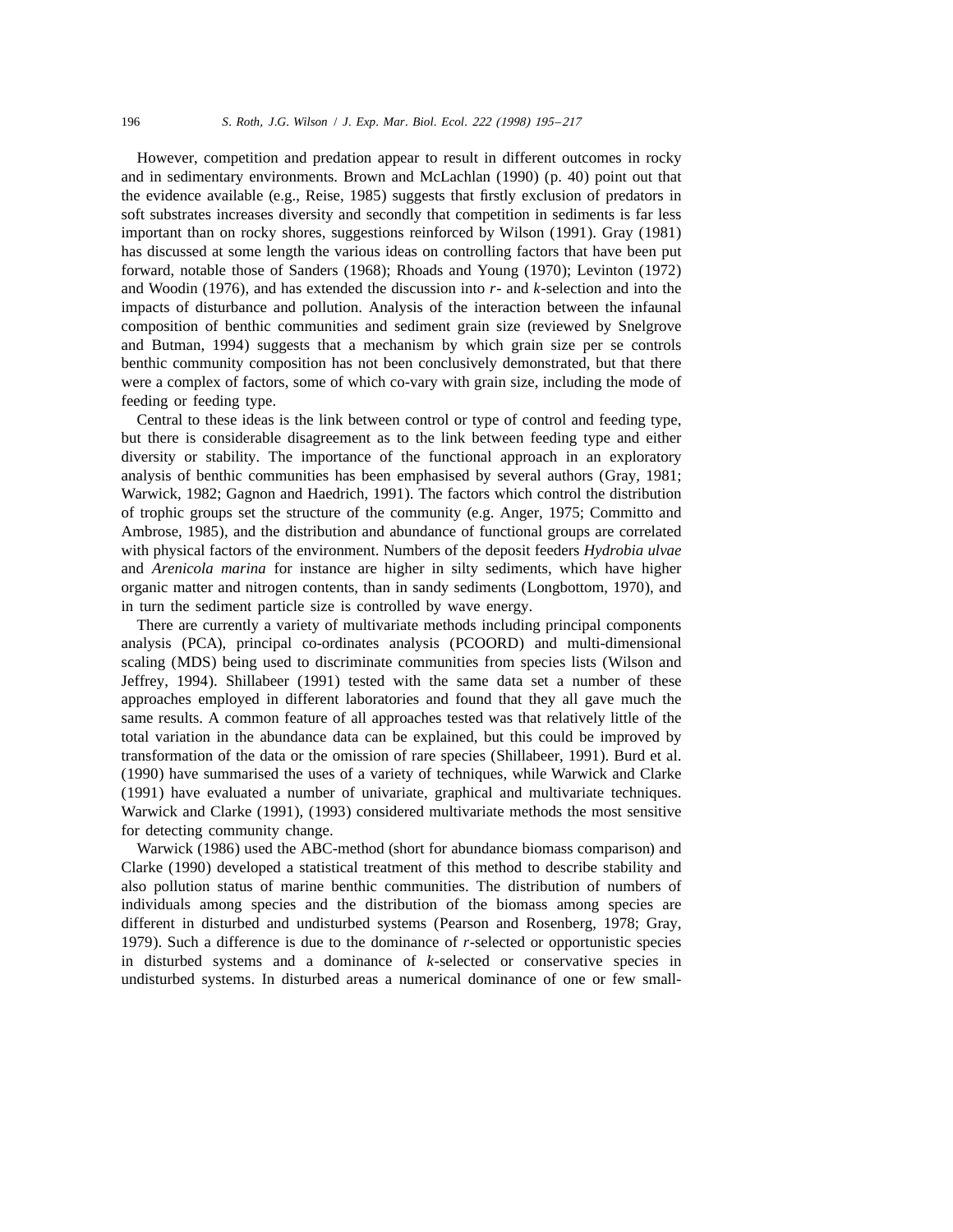sized species can be expected which contribute little to total biomass. In contrast, in more stable (undisturbed) areas one or a few species would dominate in biomass but contribute little to the total numbers. A graphical description using curves of *k*dominance in which the species are ranked in order of dominance (separately for biomass and abundance) on the *x*-axis with cumulative percentage dominance on the *y*-axis can be drawn (Lambshead et al., 1983). Warwick's (1986) hypothesis predicts that the abundance curve will fall above the biomass in a disturbed system, and vice versa for a stable system. Whereas the data presented for subtidal areas appears quite convincing, Beukema (1988) concluded after an evaluation of the method on tidal flats that it showed ''artificial'' evidence for pollution in low biomass and low diversity communities with high densities of small animals (e.g., *Hydrobia ulvae*) or juveniles.

Since then, the ABC method has been widely used and Warwick and Clarke (1994) have not only summarised the results of these analyses, but also investigated more fully the mechanisms of the ABC curves with a number of sublittoral data sets. They identified taxonomic shifts between phyla and within the Polychaeta as the major contributors to ABC changes and thus warned against erroneous conclusions when ABC changes could be attributed to non-annelid species (e.g., Beukema, 1988).

Using a cumulative scale of percentages the shape of the ABC curve strongly depends on the initial value of numbers or biomass of the first ranked species (Beukema, 1988). Clarke (1990) therefore improved the classical ABC method by recalculating the relative dominance of each successively ranked species resulting in a non-cumulative graph.

The configuration of the two plots can be condensed into a single value by subtracting percentage biomass from percentage abundance for each rank and summing the differences. These values (termed *W* values) indicate either disturbed ( $W < 0$ ) or undisturbed  $(W > 0)$  areas (Beukema, 1988). A more sophisticated description of this approach and its statistical treatment is given by Clarke (1990).

The objectives of the present study were:

(1) to categorise the biological communities based on trophic guilds;

(2) to examine community structure by means of ABC curves as a means of characterising stability and

(3) to evaluate the W values as disturbance (e.g., pollution) detectors in littoral infaunal communities.

### **2. Materials and methods**

Dublin Bay lies immediately to the east of the city of Dublin and is about 10 km from north to south. The intertidal region extends in a broad arc round most of the Bay, giving a total intertidal area of some  $20 \text{ km}^2$ . Descriptions of Dublin Bay and its intertidal environment are given in earlier papers by several authors (Crisp, 1976; Jeffrey et al., 1978; West et al., 1979; Wilson, 1982, 1983), and the latter has characterised the benthic community using distribution and biomass of the species and the Shannon–Weiner index. Wilson (1983) recognised four main biotopes with regard to the macrobenthic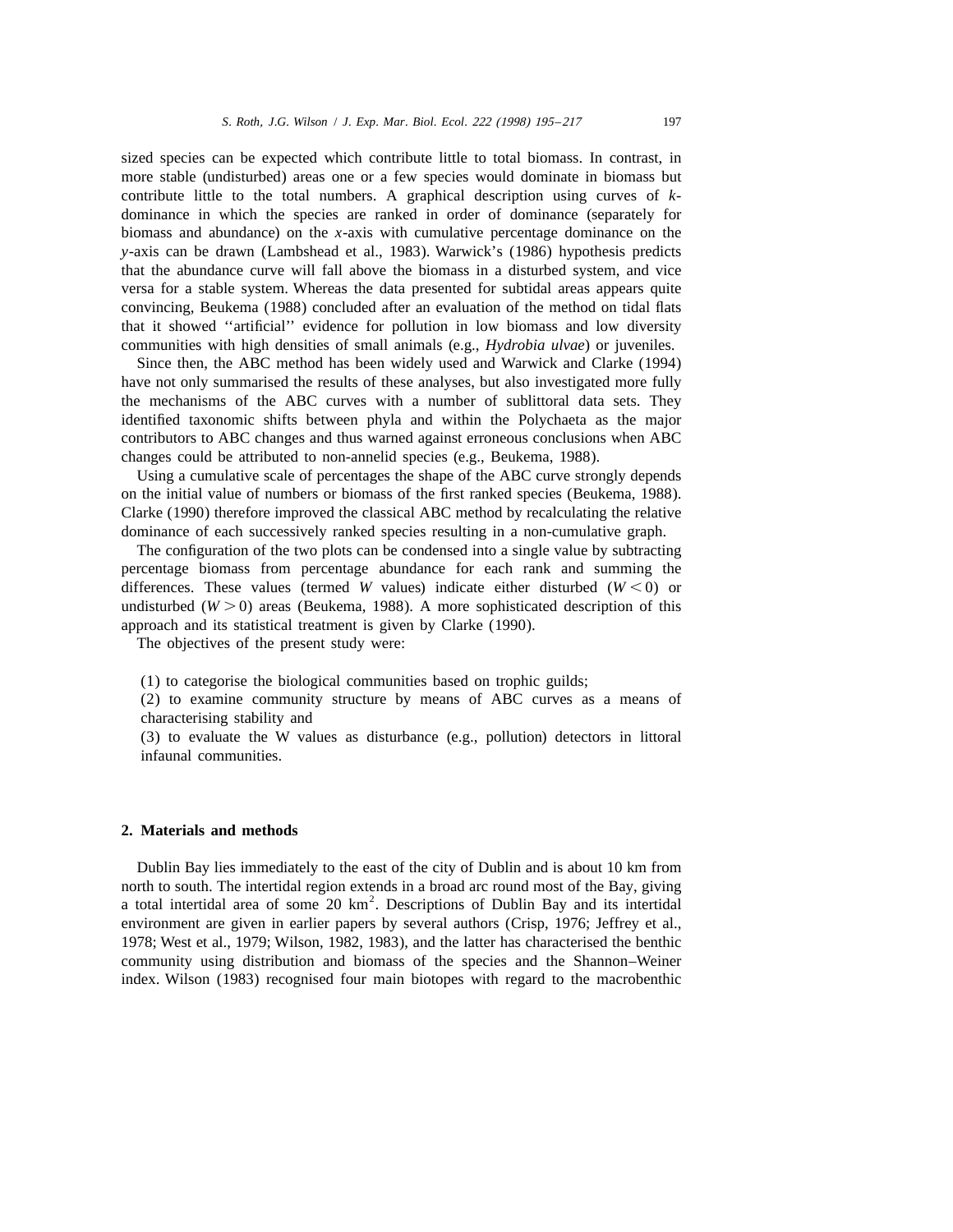

Fig. 1. Dublin Bay — Extent of the intertidal zone (shaded area) and distribution of the 8 subareas (I–VIII). For further explanation see text.

fauna: (1) the lower shore exposed sand; (2) the mid/upper shore rather siltier sand; (3) the muddy lagoons and (4) the basin of the river Tolka (see Fig. 1).<br>A total of 313 sites were sampled throughout the Bay intertidal. At each site a 0.25m<sup>2</sup>

sample was sieved through a 1 mm mesh sieve, and the animals identified, counted and weighed (wet weight, shell-free for molluscs) in the laboratory (Wilson, 1982, 1983). The results of multivariate analysis (unpublished data) carried out on the 313 macrobenthic samples indicated that the Bay could be subdivided into 8 subareas (see Fig. 1) corresponding well with the few areas defined on environmental factors by Wilson (1983).

Although there is still considerable uncertainty about exact feeding habits and diets of many species (Walker and Rees, 1979; Gray, 1981), each of the 74 sampled species was assigned to a trophic guild (after e.g., Fauchald and Jumars (1979) for polychaetes) to group the sample data into functional communities. The following feeding pattern classes were used: carnivore, omnivore, commensal, deposit feeders, substratum ingestors, suspension feeders, suspension/deposit feeders, suspension/carnivore and herbivore (grazer). Species with a flexible feeding pattern were assigned to the predominant feeding mechanism. The feeding types of the 16 most abundant species (those occurring in at least 10% of the samples) are presented in Table 1.

Abundance and biomass values of each species with the same feeding type were summed for each of the 313 sample sites such that the single species data were summarised to abundance and biomass figures for trophic guilds. From this the principal trophic structure was determined for each site. Stepwise discriminant analysis on the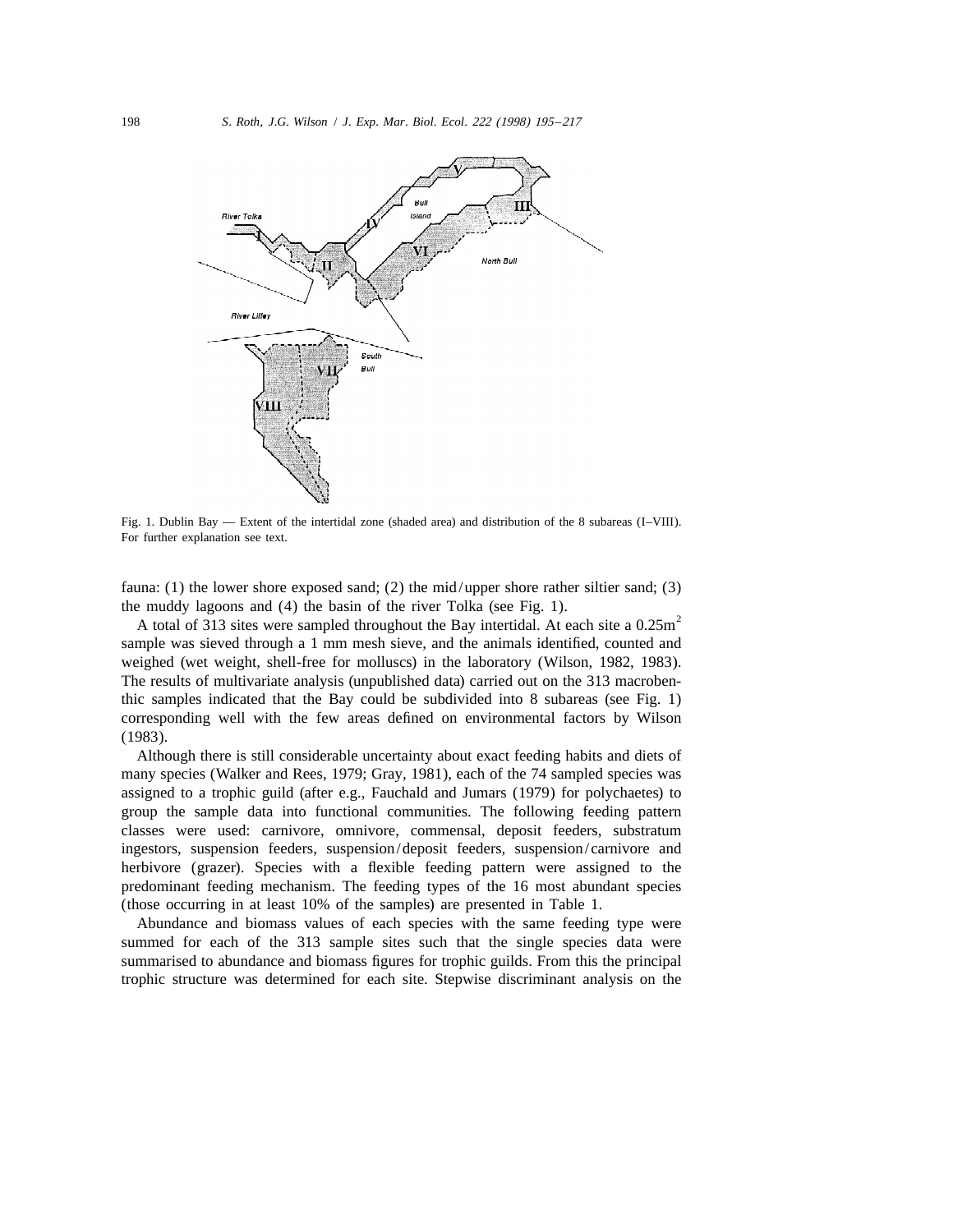| <b>Species</b>      | Feeding type      |
|---------------------|-------------------|
| Phyllodoce spp.     | Carnivore         |
| Nereis virens       | Carnivore         |
| Nereis diversicolor | Omnivore          |
| Nephtys caeca       | Carnivore         |
| Nephtys hombergi    | Carnivore         |
| Arenicola marina    | Sediment ingester |
| Lanice conchilega   | Suspension feeder |
| Hydrobia ulvae      | Deposit feeder    |
| Mytilus edulis      | Suspension feeder |
| Cerastoderma edule  | Suspension feeder |
| Angulus tenuis      | Suspension feeder |
| Macoma baltica      | Deposit feeder    |
| Scrobicularia plana | Deposit feeder    |
| Crangon cragon      | Omnivore          |
| Carcinus maenas     | Omnivore          |
| Corophium volutator | Deposit feeder    |

Table 1 Feeding type of the most abundant species

log-transformed data was used to group sites with similar trophic structure, that is based on the biomass and abundance distribution of the trophic groups. The significance of the community groupings was tested by using jack-knifing of the Mahalanobis distances and *a posteriori* probabilities. The Mahalanobis distance from each group mean to each case was computed and the probability of being in any group was tested for each case. The results are expressed as correctness of grouping using a percentage value (see Dixon, 1991).

Spatial distribution, variability and proportion of feeding type communities (functional communities) are shown for the total area sampled. Mean and standard deviation of the representation of each single feeding type were counted for each class of community.

#### 2.1. *Dominance curve analysis*

ABC (abundance biomass comparison) curves (Warwick, 1986; Warwick et al., 1987) which use the *k*-dominance curves of Lambshead et al. (1983) were plotted for abundance and biomass data for the samples. Graphical results of the ABC method plot were condensed to a single figure (*W*) using the following formula (Clarke, 1990):

$$
W = S_{i=1}^{s}(B_i - A_i)/(50(S - 1))
$$

where  $B_i$  = biomass of species *i*,  $A_i$  = abundance of species *i* and *S* = number of species. The *W* values display range from  $-1$  to  $+1$ , with  $W \geq +1$  for equal abundance across species, but biomass dominated by a single species and  $W \ge -1$  for the converse. Negative values indicate disturbance and positive values stability. *W* values were computed for all the sample sites in Dublin Bay and spatial variability was tested using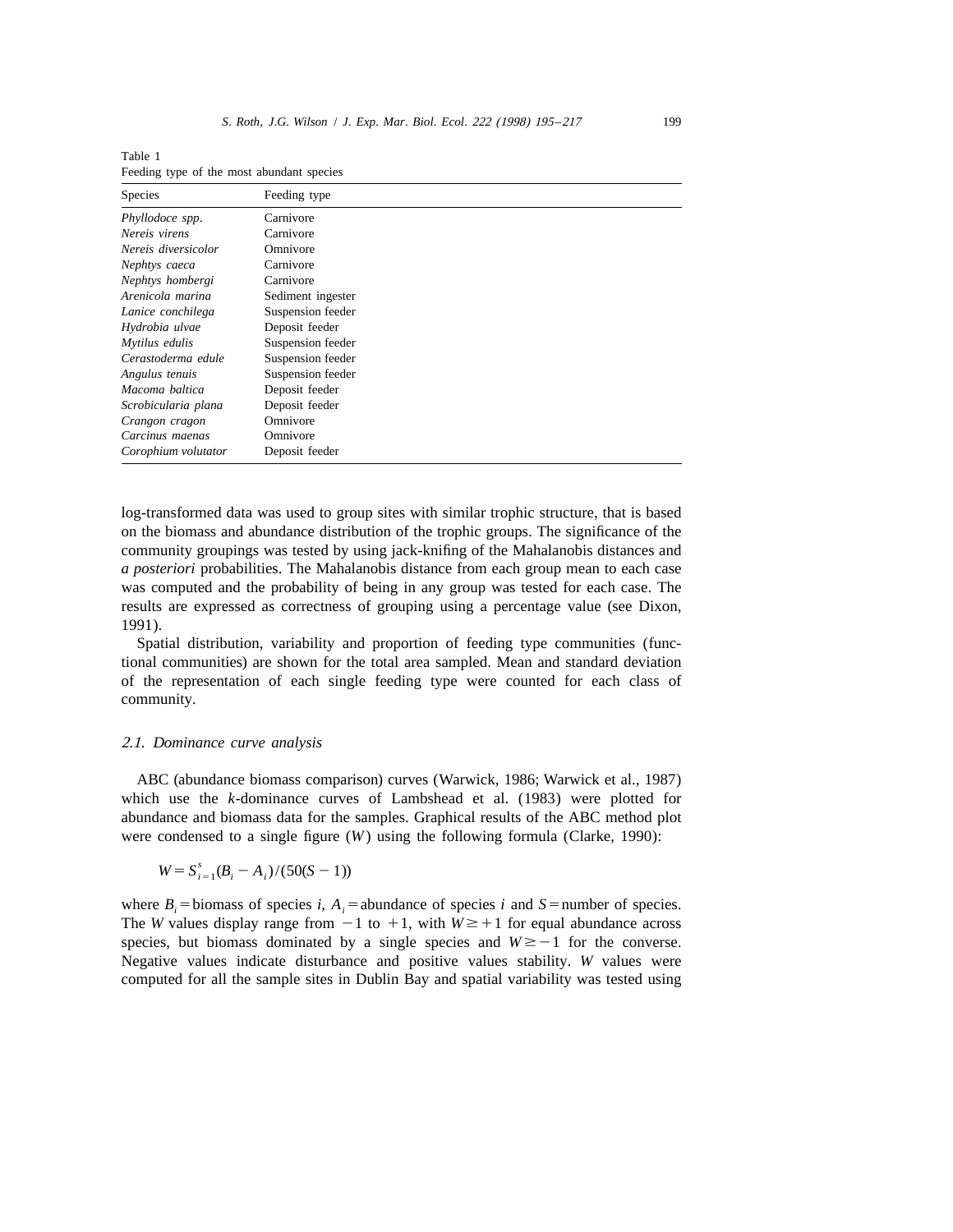non-parametric statistics (Mann–Whitney Test) because the distribution of the individual data was far from normal. *W* values were also calculated for each functional community and again used to evaluate disturbance or stability.

Partial dominance curves were used to show the importance of single species in the functional community dominance curve and its calculated *W* value. Partial dominance of species was computed (using the PRIMER package) according to Clarke (1990) as follows:

$$
p_1 = 100a_1/(S_{j=1}^s a_j), p_2 = 100a_2/(S_{j=2}^s a_j), \dots p_{s-1} = 100a_{s-1}/(a_{s-1} + a_s), p_s
$$
  
= 100a\_s/a\_s = 100.

where  $a_i$  is the abundance of the *j*th species when ranked in decreasing order and  $p_i$  $(i=1, 2, 3, \ldots n)$  is the partial dominance of the single species.

### **3. Results**

#### 3.1. *Spatial variation of the W value*

The 313 calculated values for *W* ranged from  $-0.544$  to 0.912, with a mean of 0.199 and a standard deviation of 0.216. Of the 313 values, 89 were negative and the bulk  $(n=259)$  were between  $-0.2328$  and 0.3896. The *W* values have been grouped into percentage classes  $($  < 10%, 10–30%, 31–50%, 51–70%, 71–90% and  $>$ 90%) to emphasise the trend of the distribution of values (Fig. 2).

Spatial variation of the *W* values were compared among the 8 subareas as defined above (Fig. 1), and the range, mean and standard deviation of the *W* values are shown in Table 2. Differences of *W* values were tested using a sample comparison between all subareas (Table 3).

#### 3.2. *Trophic structure of the benthic communities*

The percentage proportions of the individual feeding type are expressed with respect to the total 313 sites sampled and to the total biomass within the Bay (Table 4).

The stepwise discriminant analysis grouped the samples with regard to biomass and abundance of the different feeding types into the following trophic communities:

(A) Both high biomass (70–90% of the total site biomass) and high abundance (60–90% of the total numbers) of suspension feeders;

(B) high biomass (70–90%) but lower abundance ( $\leq$ 50%) of suspension feeders;

(C) high biomass and high abundance (both 60–90%) of sediment ingestors;

(D) biomass and abundance shared in similar proportions among three or more feeding types, none of which account for more than 30–50% of total biomass;

(E) deposit feeders dominate both biomass ( $>65\%$ ) and abundance (never  $<$ 90%);

(F) sediment ingestors and suspension feeders account for about the same biomass (30–60%) but abundance values can differ more widely;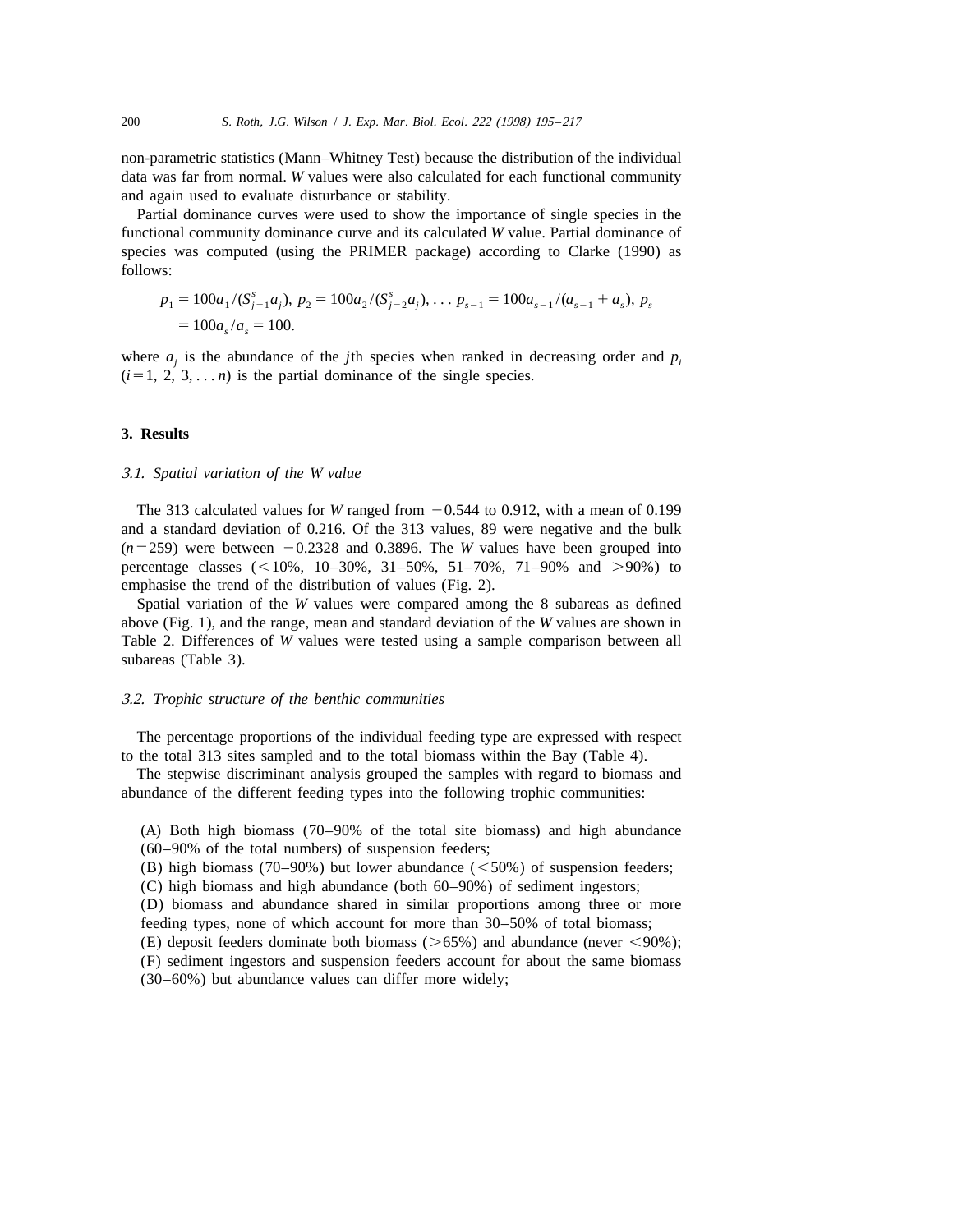

Fig. 2. Dublin Bay: distribution of *W* values.

(G) community is dominated by carnivores both in terms of biomass ( $>60\%$ ) and abundance  $($ >50%);

(H) sites with high biomass and high abundance (both 30–60%) of carnivores and lower levels of suspension feeders, sediment ingestors or deposit feeders; and finally a grouping of mixed trophic habits

(I) sites with other patterns, i.e. suspension feeder and deposit feeder communities (4 sites), deposit feeder and omnivore communities (3 sites) and omnivore dominated communities (4 sites).

| Subarea | No. of<br>samples | Average<br>$of$ W | <b>SD</b><br>$of \ W$ | Min.<br>$of \ W$ | Max.<br>$of \ W$ |  |
|---------|-------------------|-------------------|-----------------------|------------------|------------------|--|
| I       | 34                | 0.134             | 0.261                 | $-0.361$         | 0.912            |  |
| П       | 13                | $-0.108$          | 0.259                 | $-0.544$         | 0.345            |  |
| Ш       | 49                | 0.198             | 0.186                 | $-0.219$         | 0.568            |  |
| IV      | 11                | $-0.161$          | 0.117                 | $-0.429$         | 0.008            |  |
| V       | 13                | $-0.033$          | 0.184                 | $-0.287$         | 0.252            |  |
| VI      | 47                | 0.145             | 0.151                 | $-0.095$         | 0.557            |  |
| VII     | 47                | 0.231             | 0.231                 | $-0.465$         | 0.715            |  |
| VIII    | 83                | 0.072             | 0.169                 | $-0.416$         | 0.521            |  |
|         |                   |                   |                       |                  |                  |  |

Descriptive statistics of *W*-values for all subareas of Dublin Bay (see Fig. 1)

Table 2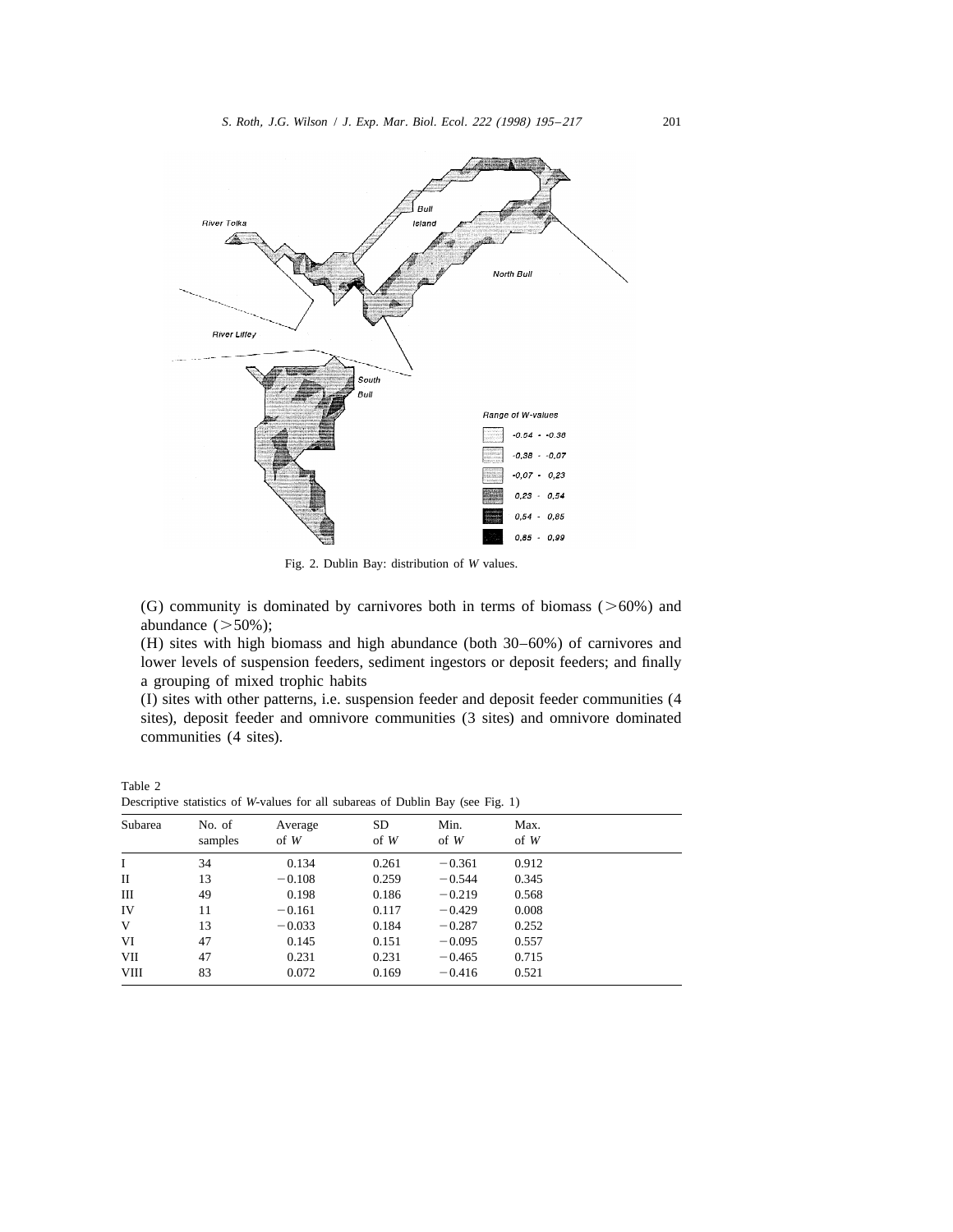|            | П        | Ш        | IV        | V        | VI       | VII       | <b>VIII</b> |
|------------|----------|----------|-----------|----------|----------|-----------|-------------|
| L          | $-0.164$ | $-1.18$  | $-2.13*$  | $-1.64$  | $-0.52$  | $-2.46*$  | $-0.641$    |
| П          |          | $-2.84*$ | $-0.88$   | $-0.83$  | $-2.29*$ | $-2.90*$  | $-2.55*$    |
| Ш          |          |          | $-2.84**$ | $-2.55*$ | $-1.24$  | $-0.79*$  | $-3.09**$   |
| IV         |          |          |           | $-1.68$  | $-2.93*$ | $-2.84**$ | $-2.93**$   |
| V          |          |          |           |          | $-2.20*$ | $-2.34*$  | $-1.64$     |
| VI         |          |          |           |          |          | $-2.49*$  | $-1.85$     |
| <b>VII</b> |          |          |           |          |          |           | $-3.52**$   |

Table 3 Comparisons of *W* values between subareas of Dublin Bay using Mann–Whitney test

\* and \*\* indicate significant at  $P=0.05$  and  $=0.01$  respectively.

#### Table 4

Table 5

Percentage occurrence and percentage biomass distribution of feeding types

| Feeding type               | Biomass distribution in %<br>Occurrence in % |      |  |
|----------------------------|----------------------------------------------|------|--|
| Carnivore                  | 94.3                                         | 13.8 |  |
| Omnivore                   | 47.1                                         | 4.7  |  |
| Deposit feeders            | 58.9                                         | 11.1 |  |
| Sediment ingesters         | 78.7                                         | 18.3 |  |
| Suspension feeders         | 86.6                                         | 49.3 |  |
| Suspension/deposit feeders | 9.1                                          | 0.3  |  |
| Herbivores                 | 5.1                                          | 0.3  |  |
| All other                  | < 3.0                                        | 2.2  |  |

These community groups account for 87.9% of all sites, with the remainder belonging to other feeding types (e.g., herbivores) or sites with an irregular pattern. The occurrence of trophic communities and the correctness (see Dixon, 1991) of the classification into trophic groups is given in Table 5.

Fig. 3(a–c) show the spatial distribution pattern of functional communities in the Bay. The Tolka basin communities are dominated partially or completely by macrofaunal carnivores (groups G and I), with the dominance decreasing toward the outer part of the

| Functional<br>community | Number and percentage<br>occurrence of sites | Correctness in<br>$\%$ |
|-------------------------|----------------------------------------------|------------------------|
| A                       | 82 (26.1%)                                   | 73.2                   |
| B                       | 55 (17.5%)                                   | $47.7^{\circ}$         |
| $\mathsf{C}$            | 33 (10.5%)                                   | 100                    |
| D                       | $11(3.5\%)$                                  | 45.0                   |
| E                       | $30(9.5\%)$                                  | 96.4                   |
| F                       | 40 (12.7%)                                   | 94.4                   |
| G                       | 24 (7.6%)                                    | 90.5                   |
| H                       | $27(8.6\%)$                                  | 70.0                   |
| Ι                       | $11(3.5\%)$                                  | 66.7                   |
|                         |                                              |                        |

Occurrence and percentage correctness of functional communities (see text for explanation)

<sup>a</sup> Feeding type-communities were mainly grouped on basis of the biomass data in the discriminance analysis, but the splitting between A and B was based on the abundance figures only (see text).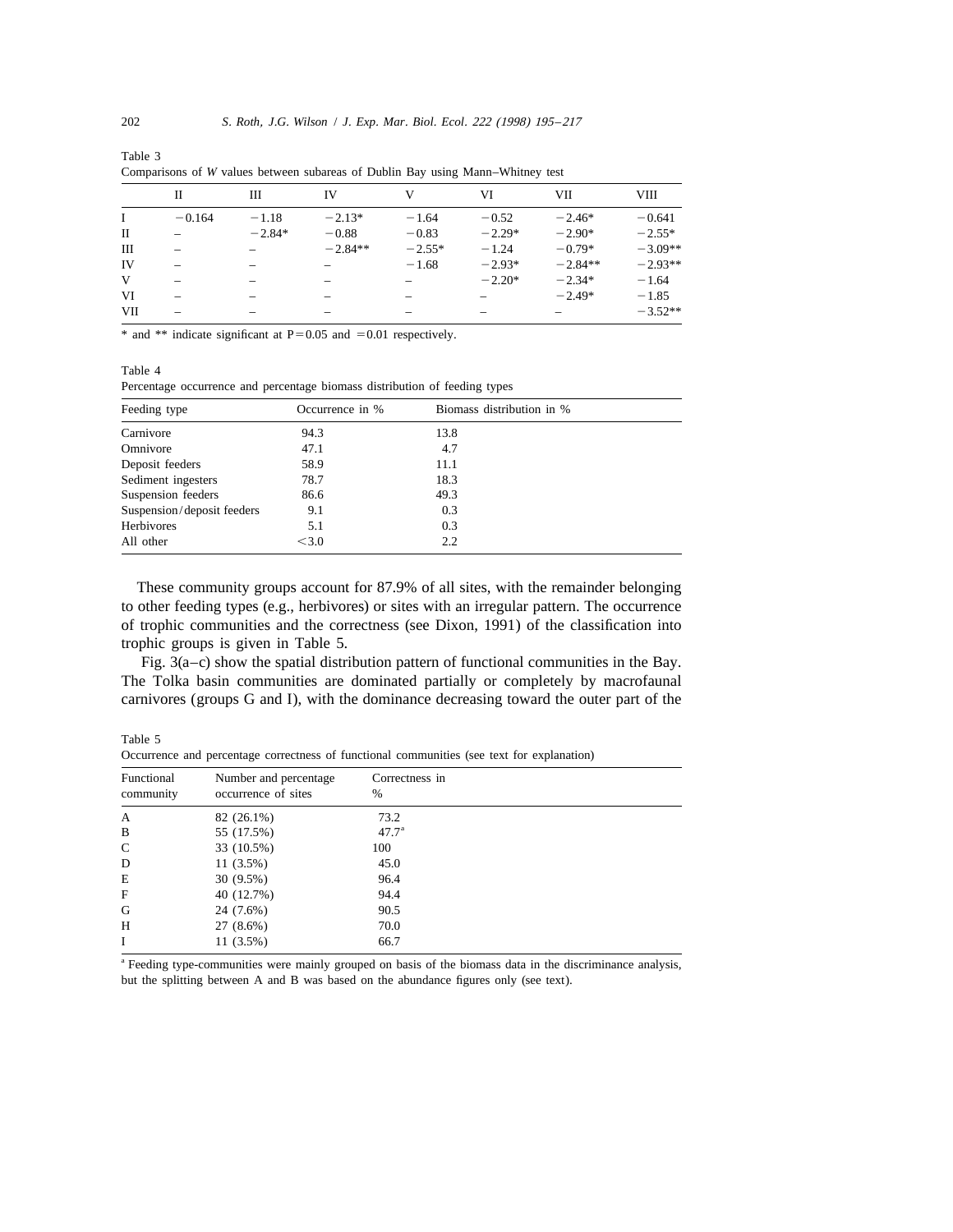

Fig. 3. (a) Dublin Bay: distribution of suspension feeders and sediment ingesters. (b) Dublin Bay: distribution of deposit feeders. (c) Dublin Bay: distribution of omnivores, mixed communities and carnivores.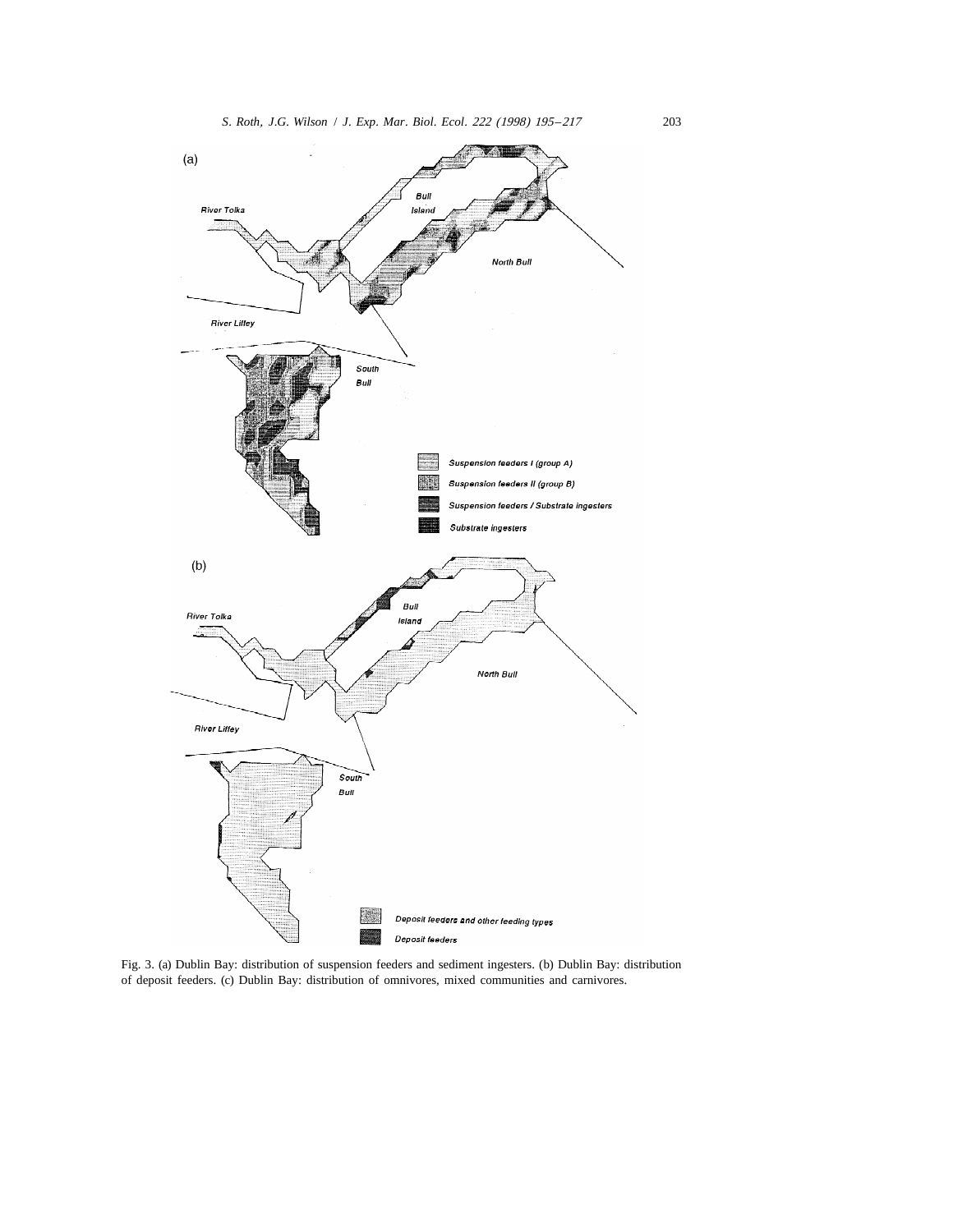

Fig. 3. (*continued*)

basin. The north lagoon shows an interesting mixture of deposit feeding communities and suspension feeding communities lying along the gradient of tidal influence and connection to the open sea (Fig.  $3(a)$ ). There are differences between the suspension feeding communities in the north and the south of the Bay. In the south Bay, the more protected areas are colonised by suspension feeding communities with high biomass and low abundance (group B) while in the outer parts of the south Bay and in the north Bay the community is one of high biomass and high abundance (group A). Moving from the upper shore to the sea, the suspension feeding communities (groups A, B) were replaced successively by suspension feeders/sediment ingestors (group F) and sediment ingestors (group C).

#### 3.3. *Dominance curves and W values of functional communities*

While the discriminant analysis provides good clustering, the contribution of single species to communities can be better explored through dominance curves. The ABC curves and the partial dominance curves have been plotted for communities A to H, respectively, and examples of these plots are shown in Figs. 4; 5; 6; 7; 8; 9.

In contrast to the comparison of subareas, there is much lower correspondence between the graphical plots and the *W* values (Table 6), and the reason is a higher overlap between the functional communities as expressed in the statistical test (Table 7).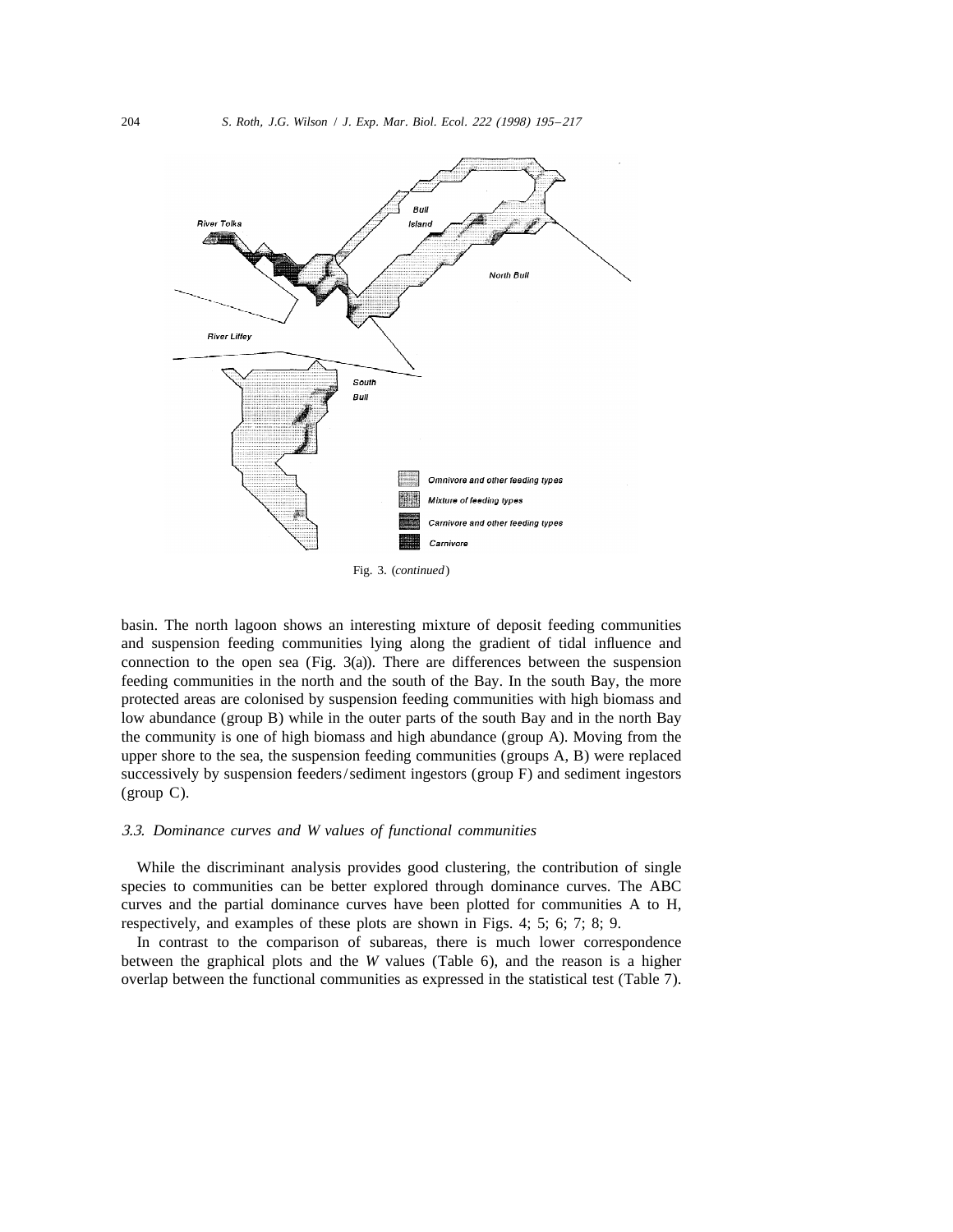

Fig. 4. ABC-curves of functional community A (suspension feeders 1).

The ABC method and the partial dominance curves agree only in certain cases in their evaluation of disturbance or stability of the functional communities. The partial dominance curves of communities B, C and G indicate slight disturbance whereas the ABC curves do not (see as examples, Fig. 7 and Fig. 8). In fact the partial dominance curves indicate a slight tendency toward disturbance for all community types with the exception of type F, in which there are equal biomasses of sediment ingestors and suspension feeders.

Detailed investigation of the deposit feeding community (group E) reveals an interaction between feeding type and the dominance curve. In Dublin Bay, community E had the following rankings:

| Species Rank | Abundance       | <b>Biomass</b>  |
|--------------|-----------------|-----------------|
| 1            | Hydrobia ulvae  | Hydrobia ulvae  |
| 2            | C. volutator    | C. volutator    |
| 3            | S. plana        | S. plana        |
| 4            | N. diversicolor | C. edule        |
| 5            | S. armiger      | N. diversicolor |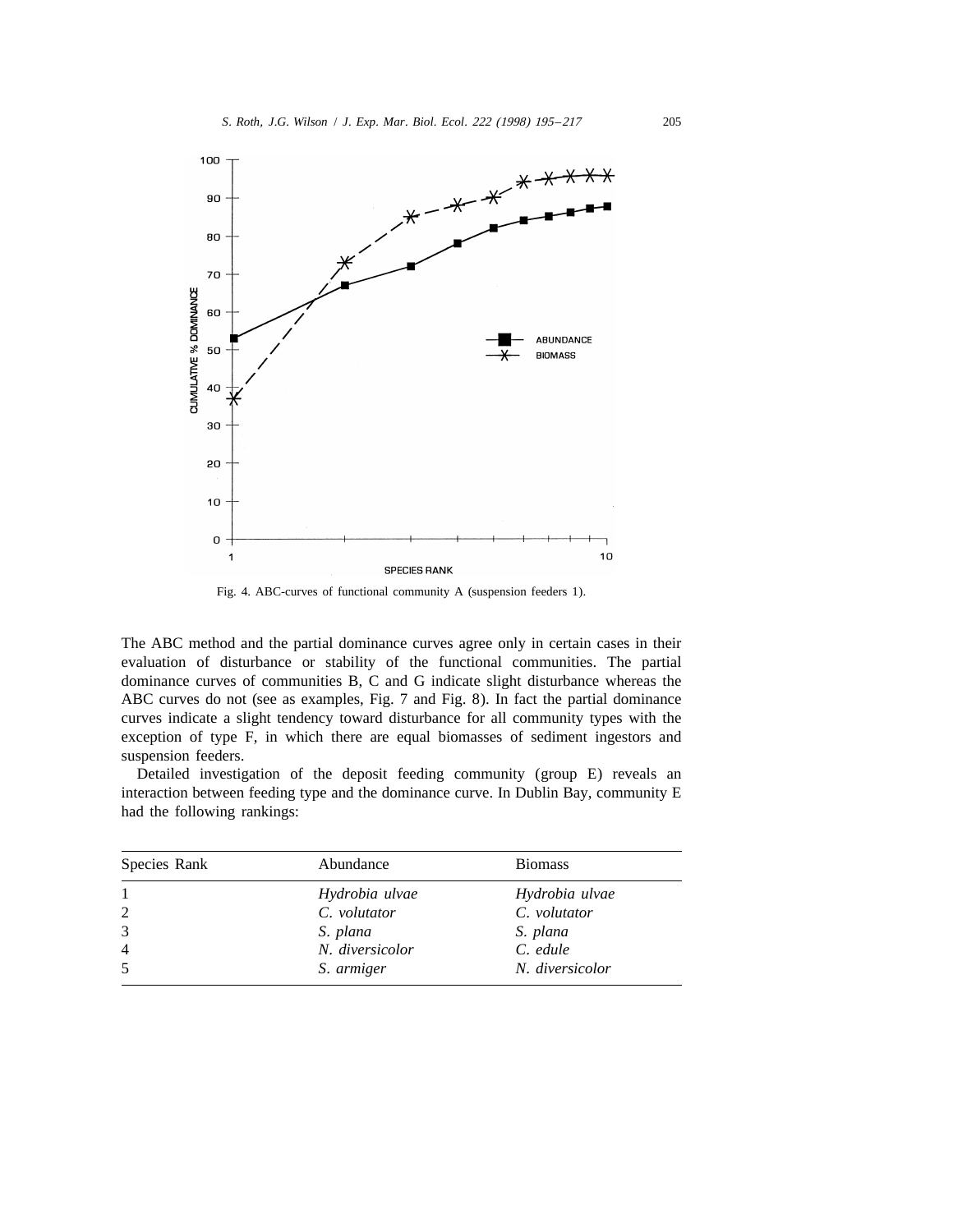

Fig. 5. Partial dominance curves of functional community A (suspension feeders 1).

The first three ranks in both scales are held by deposit feeders, but rank 4 shows a switch in both feeding type and constituent species, from *N*. *diversicolor* (an omnivore) to *C*. *edule* (a suspension feeder). This switch coincides with the cross-over in the partial dominance pattern (Fig. 9), which with the abundance surmounting biomass in the initial stages of the curve, agrees with Clarke's (1990) predictions for disturbed communities.

The deposit feeder dominated community (community E) also had *W* scores that were significantly different (Clarke, 1990) from all other functional communities except group I, which in itself was rather a heterogeneous assemblage. The other distinct grouping was the suspension feeder assemblage (group A), which was significantly different from group B, the other suspension feeding dominated assemblage, and from group C (Table 7).

Inspection of the ABC plots and the partial dominance curves for the suspension feeding dominated communities (groups A and B, Figs. 4–6, respectively) show slight disturbance in group A but little or none in group B. In group B *C*. *edule* accounted for over 70% of the total biomass, but accounted for about the same proportion of abundance as another suspension feeder, *Angulus* (*Tellina*) *tenuis* (16% and 11%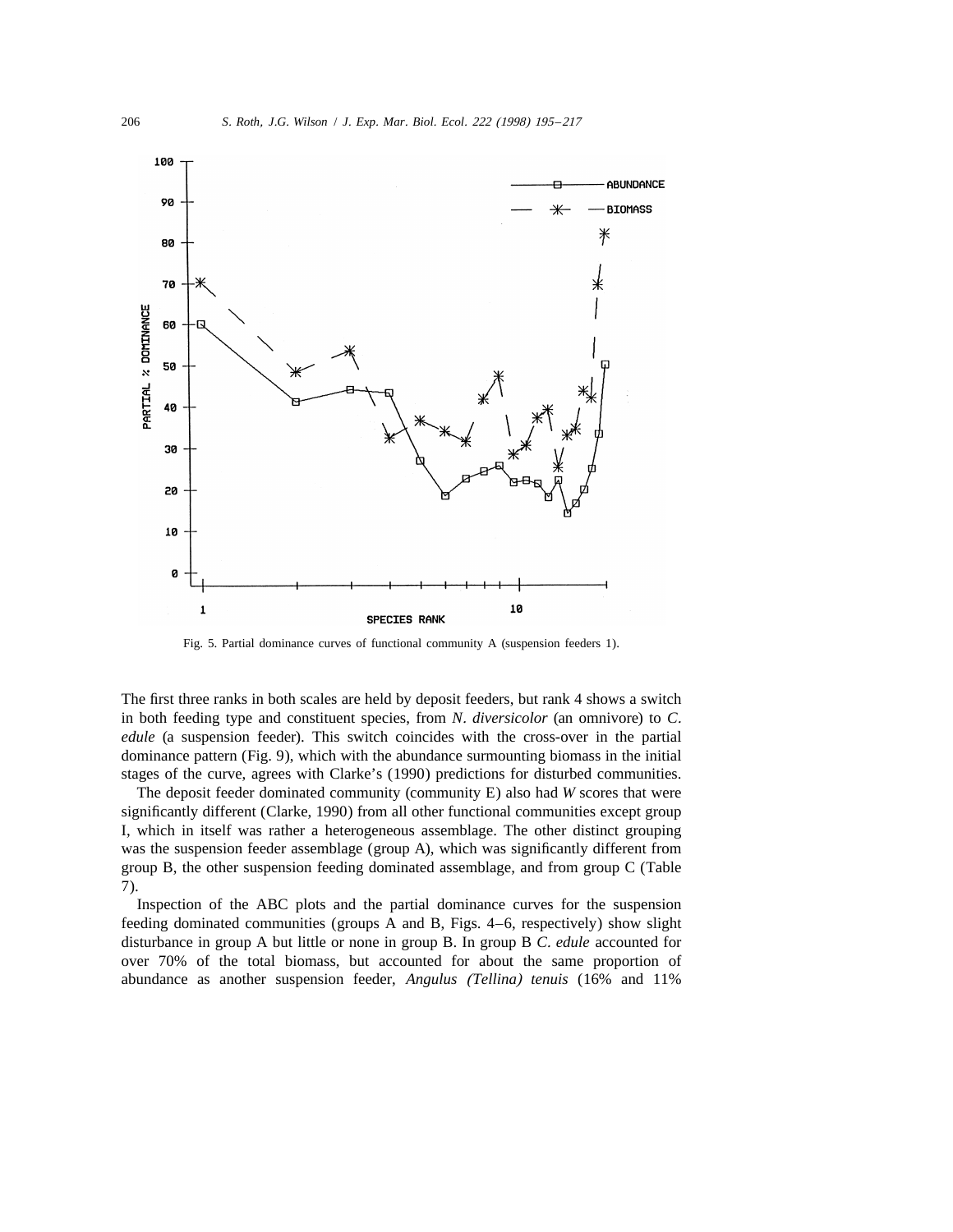

Fig. 6. Partial dominance curves of functional community B (suspension feeders 2).

respectively), while the most abundant species was the sediment ingesting polychaete, *S*. *armiger*. Thus in group B *C*. *edule* is the competitive dominant, having a high biomass and few individuals. In group A almost three quarters of the biomass is shared between *C*. *edule* and *M*. *edulis* (36.5% each). The next ranked species on biomass is *A*. *tenuis*, which accounts however for 53.5% of the individuals, followed by *C*. *edule* (12.4%) and *Scoloplos armiger* (6.2%), while *M*. *edulis* accounts for only 3.9% of the abundance in group A. The low abundance of *M*. *edulis* in group A was due to the low number of sites at which it was present, albeit at very high biomasses in mussel beds in the north lagoon (Wilson, 1982). That these mussel bed sites align in group A with the open, sandy *C*. *edule* sites is evidence of the robustness of the technique, in that the functional discrimination of community type was not affected by a change in species composition even in the dominant species.

For the carnivore communities, crossovers are evident in both plots, that is for group G and in the partial dominance curve for group H indicating some disturbance, although it should be noted that some sites were excluded because only one species occurred and that at low abundance  $(< 5$  individuals). Inspection of the data suggests a succession of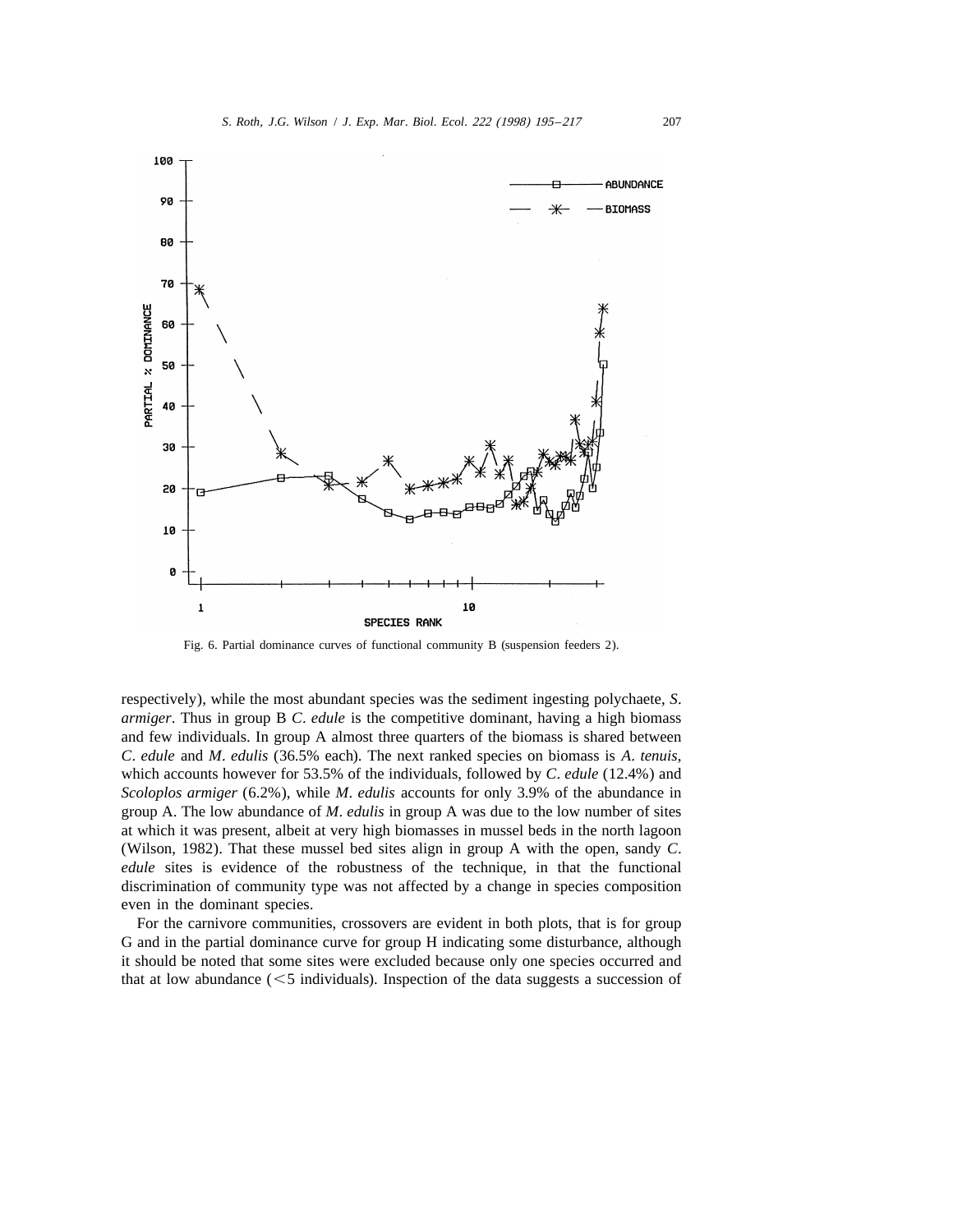

Fig. 7. ABC-curves of functional community C (substratum ingesters).

carnivore communities, beginning with a one species system of mobile carnivores or omnivores which grades into a carnivore dominated system (group G) and ends with a system shared between carnivores and other groups (group H). In group G, *N*. *virens* was the most abundant (49.4% of all individuals) but *N*. *caeca* and *N*. *hombergii* had the highest biomass (37.6 and 35.4%, respectively). The intersection in Fig. 10 is due to *N*. *virens*, which may in this situation be acting as an opportunistic species. In group H, where the carnivores are more evenly represented with other feeding types, the sediment ingester *S*. *armiger* accounts for 41.0% of the abundance and the suspension feeders *C*. *edule* and *M*. *edulis* represent 23.6 and 10.4% of the biomass respectively, in comparison to *N*. *virens* which accounts for 44.9% of the biomass but only 31.5% of the abundance.

### **4. Discussion**

The ability of marine benthic animals to establish and maintain themselves under certain environmental conditions is mostly determined by physiological requirements, one of which is the food intake, which in turn is influenced by the feeding pattern and the ability to make use of the food potentially available to them. Suspension feeders tend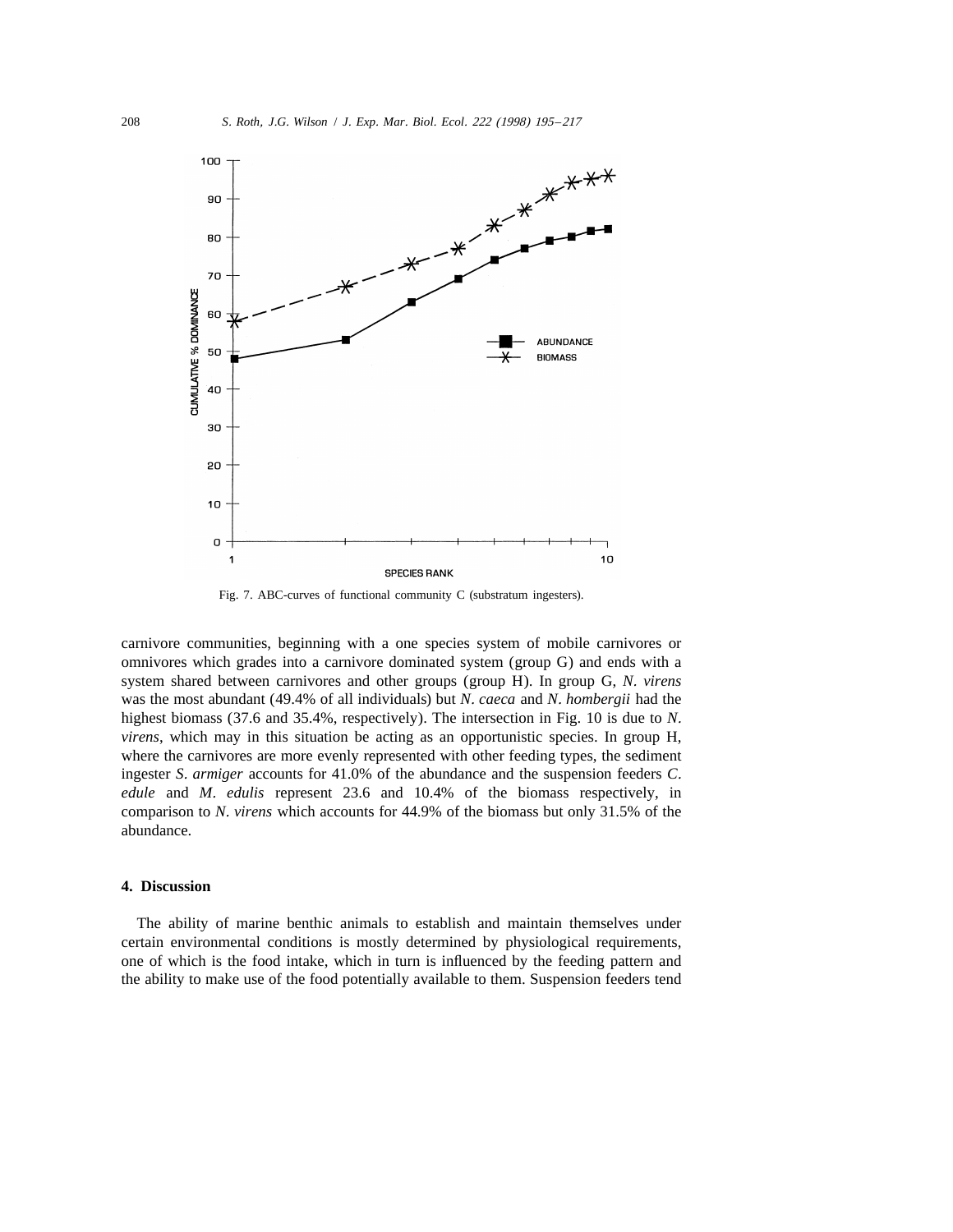

Fig. 8. Partial dominance curves of functional community C (sediment ingesters).

to an overlap in their food selection (e.g., Foster-Smith, 1975), whereas sympatric deposit feeders have the capacity to partition the resource (e.g., Fenchel et al., 1975) so that both niche width and niche overlap can vary. Different feeding strategies are influenced by environmental factors and consequently so is the distribution of trophic groups among communities (e.g., Rhoads, 1974; reviewed by Snelgrove and Butman, 1994).

Factors such as stability, water and organic content, oxygen content, particle size and microbiomass of sediment have all been shown to be significantly correlated with trophic composition of benthic communities (Gaston, 1987). No such quantitative data were available for this present study, but there is information on parts of the Bay about sediment characterisation (Jeffrey et al., 1978; Wilson, 1983), tidal height (Wilson, 1993) and pollution status (Wilson et al., 1986; Jeffrey et al., 1991).

Wilson (1982), (1983) concluded that tidal height and sediment type, which to some extent were correlated, were the dominant factors for macrobenthos distribution in Dublin Bay, but noted that axes 1 and 2 of his principal coordinates analysis (PCOORD) accounted for only 18% of the total variation. A similar influence of tidal height and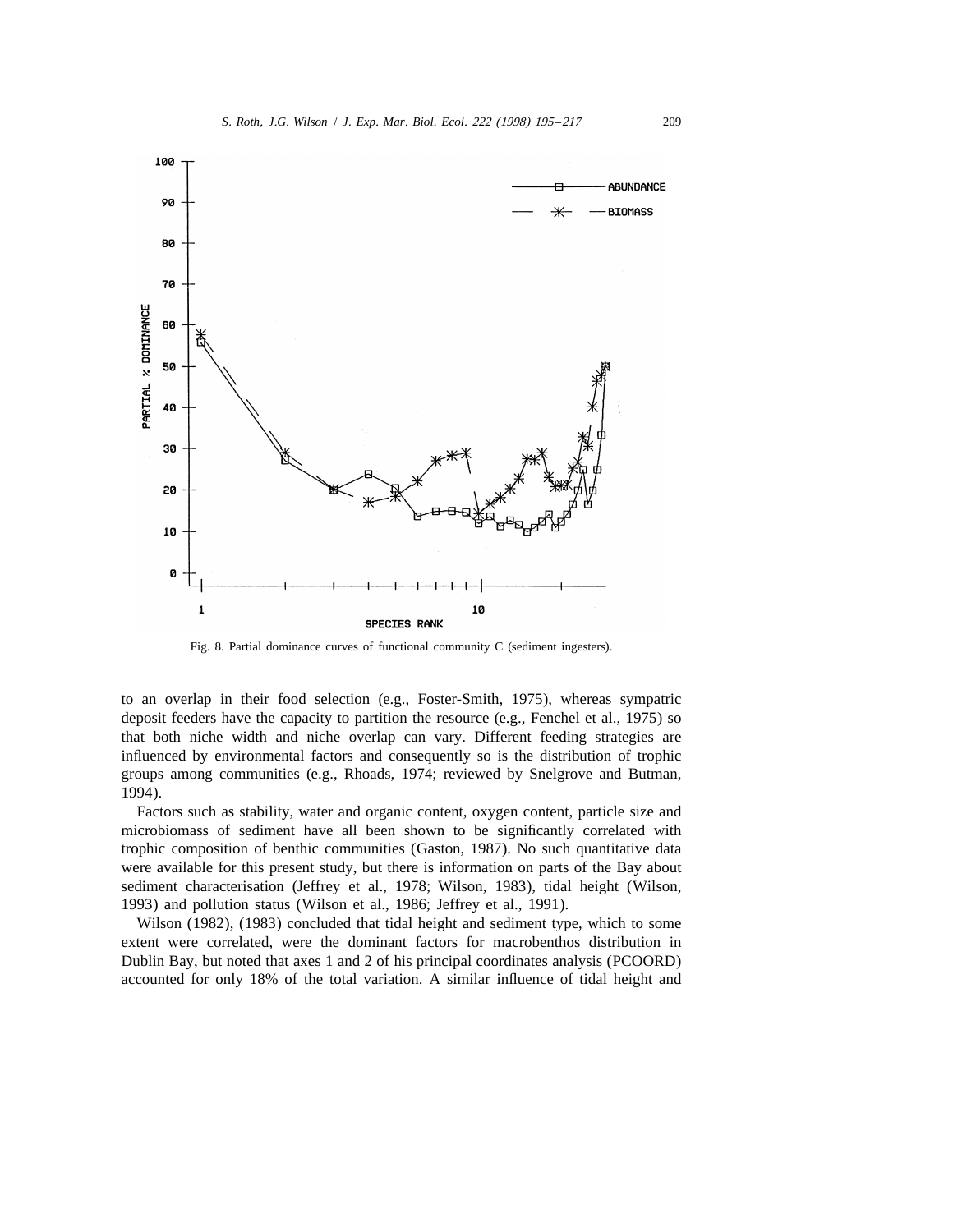

Fig. 9. Partial dominance curves of functional community E (deposit feeders).

| Table 6 |  |                                                              |  |
|---------|--|--------------------------------------------------------------|--|
|         |  | Descriptive statistics of W values of functional communities |  |
|         |  |                                                              |  |

| Functional<br>community | No. of<br>samples | Average<br>$of$ W | SD<br>$of$ W | Min.<br>$of \ W$ | Max.<br>$of \ W$ |  |
|-------------------------|-------------------|-------------------|--------------|------------------|------------------|--|
| A                       | 70                | 0.074             | 0.147        | $-0.273$         | 0.476            |  |
| B                       | 65                | 0.177             | 0.188        | $-0.301$         | 0.715            |  |
| $\mathsf{C}$            | 30                | 0.226             | 0.209        | $-0.204$         | 0.568            |  |
| D                       | 11                | 0.109             | 0.202        | $-0.429$         | 0.478            |  |
| E                       | 25                | $-0.096$          | 0.130        | $-0.287$         | 0.324            |  |
| F                       | 36                | 0.144             | 0.220        | $-0.416$         | 0.458            |  |
| G                       | 16                | 0.238             | 0.233        | $-0.067$         | 0.604            |  |
| H                       | 14                | 0.298             | 0.054        | $-0.544$         | 0.912            |  |
| Ι                       | 9                 | 0.079             | 0.292        | $-0.222$         | 0.521            |  |

All samples with only one species  $(W=1)$  are omitted. Therefore the number of samples of functional communities is reduced compared to Table 5.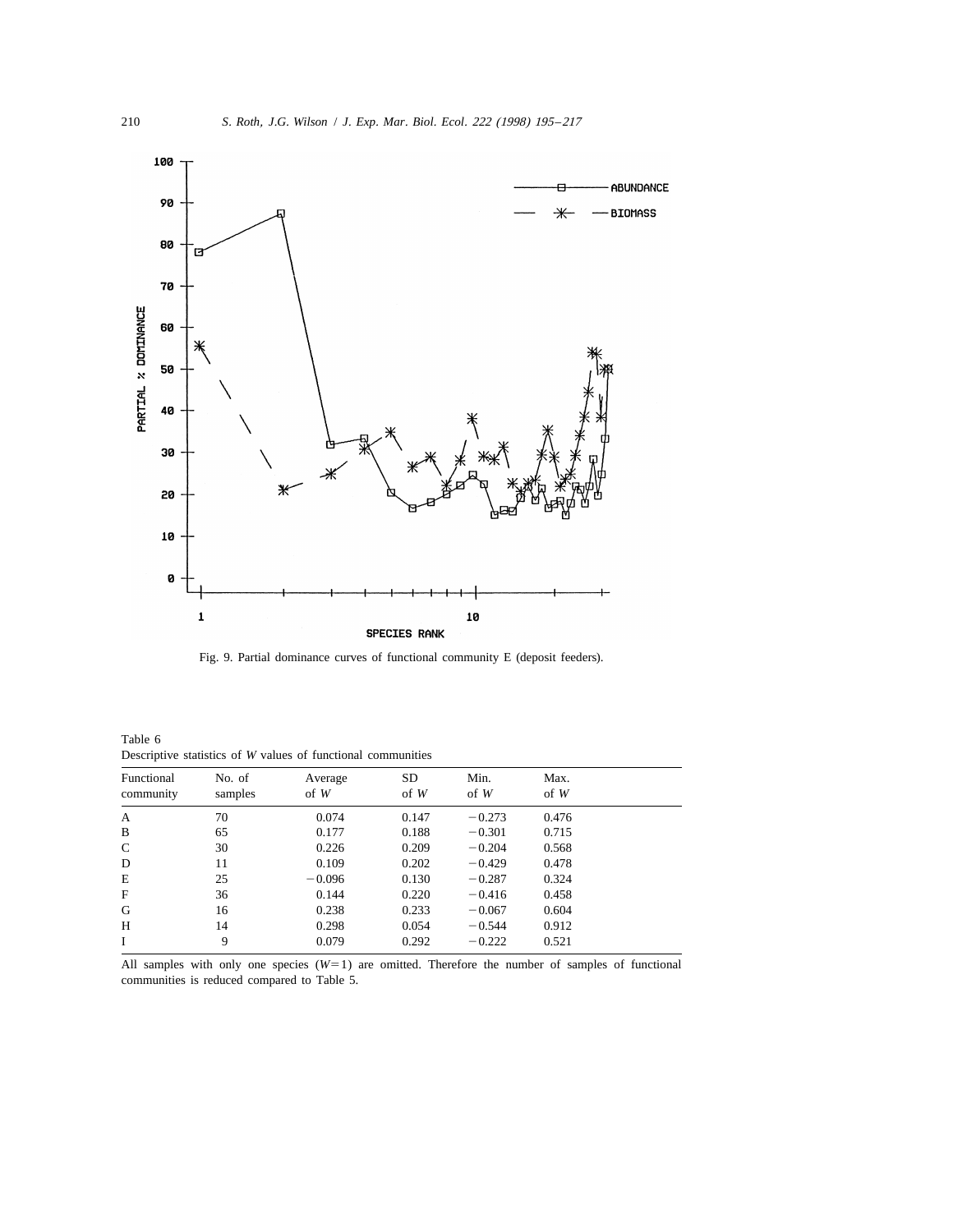|   | B                        | C        | D        | E          | F          | G         | Н         |         |
|---|--------------------------|----------|----------|------------|------------|-----------|-----------|---------|
| A | $-3.55**$                | $-2.43*$ | $-0.76$  | $-4.21***$ | $-0.99$    | $-1.16$   | $-0.58$   | 0.82    |
| B |                          | $-0.79$  | $-2.12*$ | $-4.04***$ | $-2.07*$   | $-0.07$   | $-1.92$   | $-0.88$ |
| C |                          |          | $-1.23$  | $-4.02***$ | $-1.29$    | $-0.20$   | $-2.22*$  | $-1.59$ |
| D | $\overline{\phantom{0}}$ |          |          | $-2.83**$  | $-0.44$    | $-1.80$   | $-0.03$   | $-0.59$ |
| E |                          |          |          |            | $-4.60***$ | $-3.15**$ | $-3.01**$ | $-1.24$ |
| F |                          |          |          |            |            | $-1.44$   | $-0.80$   | $-0.17$ |
| G |                          |          |          |            |            |           | $-0.87$   | $-0.77$ |
| H |                          |          |          |            |            |           |           | $-0.65$ |

Table 7 Comparisons of *W* values between functional communities using Mann–Whitney test

\*,\*\* and \*\*\* indicate significant at  $p=0.05$ ,  $=0.01$  and  $=0.001$  respectively.

sediment type can be seen in the distribution of the groups in Fig. 1, especially on the South Bull. Burd et al. (1990) consider that PCOORD is simply a more generalised form of multidimensional scaling (MDS), the method recommended by Warwick and Clarke (1991), (1994) as the most sensitive in detecting community change. Grouping by



Fig. 10. Partial dominance curves of functional community G (carnivores 1).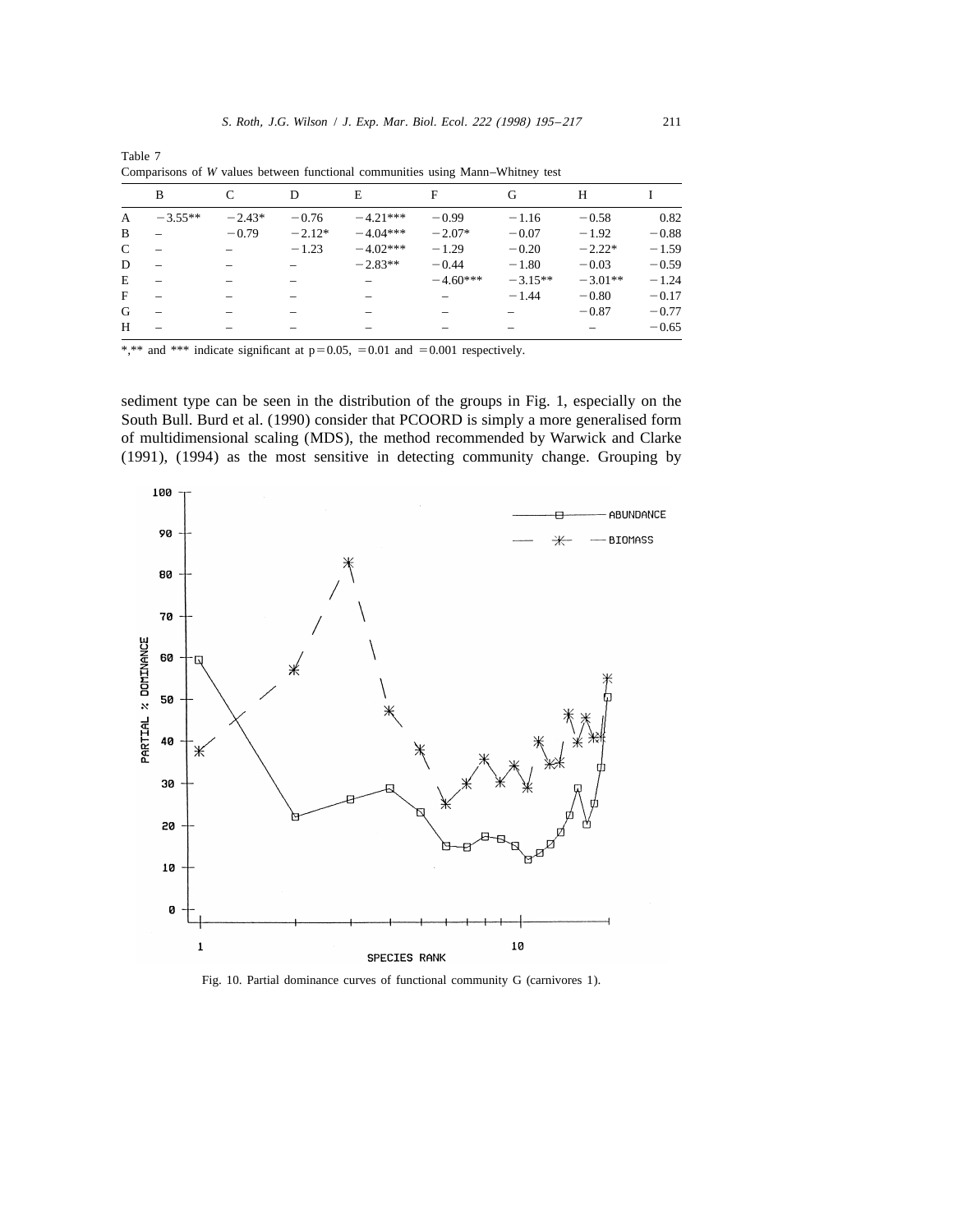trophic preferences produced a much stronger separation, with correctness typically being over 70% (Table 5). Evidence of better discrimination is also shown by the trophic groupings (Fig.  $3(a-c)$ ) which suggest different assemblages in the north and south Bays, a difference which Wilson (1983) had been unable to detect. The correctness of the groupings and the robustness, in that the re-classification of species whose trophic mode was uncertain or mixed did not materially change the zonations, of the approach suggests that it has potential as a powerful tool to investigate system function and organisation.

The different trophic groups are associated with different biotopes, although the strength of the groupings was rather surprising given that their boundaries will inevitably lie across environmental gradients which, while strong in the inner parts of the Bay, were certainly much more diffuse on the north and south Bulls. This suggests that another factor, based on the trophic differences which were the basis for the groups, was operating.

Deposit feeders were restricted to the muddy lagoons and to some upper shore sites, although there was a gradient in deposit feeder dominance and evidence of coexistence with other feeding types (Fig. 3(b)). Deposit feeders, when present at high densities, can prevent the establishment of other feeding types (Rhoads and Young, 1970; Levinton, 1972; Gray, 1981). Coexistence between deposit feeders and suspension feeders should therefore be limited either to areas with a substrate sufficiently stable to allow suspension feeders to colonise (which implies limited reworking of the sediment) or areas with high densities of tube-dwelling polychaetes (Rhoads and Young, 1970; Young and Rhoads, 1971). In the Dublin Bay intertidal, sediment-stabilising large polychaetes have a relatively restricted distribution and occur mostly in low numbers along the low water mark (Wilson, 1983). Sediment ingesters such as the polychaete *S*. *armiger*, which only occurred in low densities in sites with mixed communities of suspension feeders and deposit feeders, and the much larger *Arenicola marina* were much more widespread (Wilson, 1983). However, it must be stated that the data used here are based on a single survey and can only present this type of mixed community, but cannot demonstrate or explain the development and establishment of coexistence of deposit feeders with other feeding types over time. A similar caution should be entered as regards spatial variability and patchiness in relation to the scale of sampling.

The structure of the suspension feeder community changes along the gradient from the top of the shore to low water (Fig. 3(a)), with varying degrees of dominance by *C*. *edule*, even if the actual species composition does not. Wilson (1993) in Dublin Bay and Dankers and Beukema (1975) in the Wadden Sea have shown that *C*. *edule* reaches its maximum density at a tidal height around mean sea level or just above. However, in the community (Group B) at this level *C. edule* represented  $<$  50% of abundance even if it did dominate the biomass. Group A, which was found both higher and lower on the shore than group B, was representative of another type of *C*. *edule* community, in which a decline in the density, that is in the numbers of individuals, was combined with an increase in proportional abundance of *C*. *edule*, suggesting that this species is either more robust or can occupy a wider niche, than some of its sympatriots.

The Tolka basin is that part of the area studied in Dublin Bay with the highest stress factors, both in terms of the freshwater input and anthropogenic pollution (Jeffrey et al.,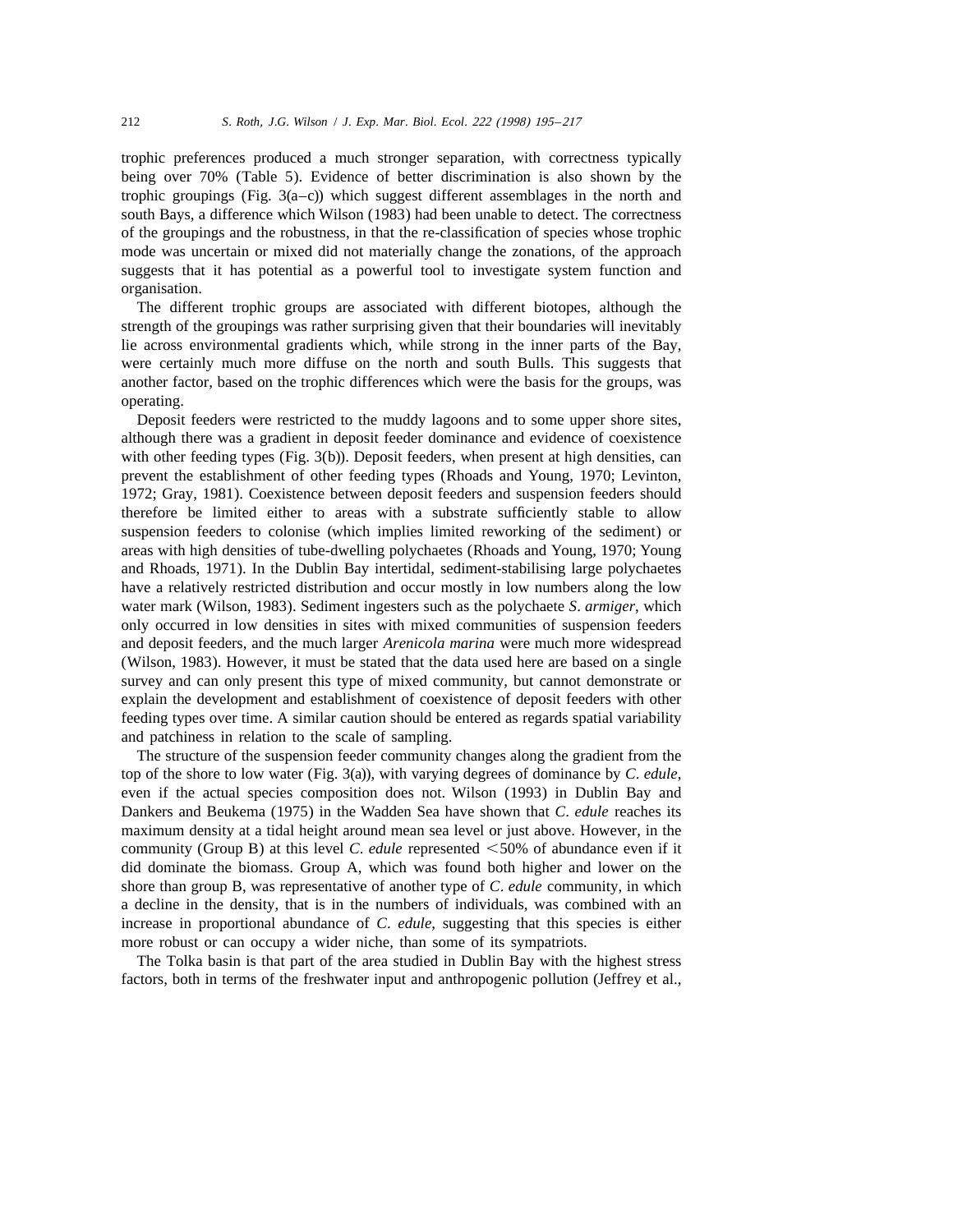1985). Wilson (1983) reported low biomass but both high and low diversity from sites close together within the Tolka basin. In the analysis presented here, the carnivore communities (groups G, H) were the most common (Fig. 3(c)), although there were other functional communities represented (Fig. 3(a,b)). This coexistence can be interpreted as the result of a rather arbitrary development following pollution or environmental disturbance. While the presence of the predators may simply indicate their mobility, they may also be responding to the abundances of opportunistic small polychaetes and oligochaetes which were not sampled by the 1.0 mm mesh (Wilson, 1983).

In the Tolka basin, many sites had either no benthic macrofauna or at most a one species system of *N*. *virens* or *N*. *diversicolor*, both at very low abundance. *N*. *diversicolor* in particular has been shown to be markedly resistant to pollution (e.g., Bryan and Hummerstone, 1971), and both species are mobile enough to migrate into unoccupied niches, from which under normal conditions they might be displaced over time by a more complex system dominated by the carnivores (groups G, H). Colonisation by suspension feeders such as *C*. *edule* or *M*. *edulis* and their coexistence with carnivores might be the final stage in the succession in the Tolka basin. These changes in species composition and community structure can be considered as evidence of resilience of the benthic system as a whole.

Because all these stages of community succession occur together in an irregular pattern in the Tolka basin, it must be assumed that the extinction of biota at the single sites happens irregularly and randomly. Therefore the starting points of resilience of the benthic community are distributed randomly and all stages of the process occur together in a mosaic of patches. This would lead to the high variability (standard deviation) of *W*-values noted in the Tolka basin (subareas I, II; see Table 2).

High variability of the *W* values were observed both for the subareas (Table 2) and for the functional communities (Table 6). However, despite this variability some pattern can be discerned. The lowest *W* values are associated with deposit feeders, both in terms of the spatial groupings (areas IV and V, Table 2) and the functional groups (groups E, Table 6). This supports Beukema's (1988) criticism that the ABC-curve could not be used to detect pollution disturbance in deposit feeding controlled areas without an exact knowledge of the species composition. Thus, in communities with high numbers of small species or of juveniles, the value of partial dominance curves (Fig. 9) from which the successive contributions of each species to community structure may be identified, becomes evident. What was shown in the Beukema (1988) study was disturbance and since pollution is merely a subset of this, it cannot be detected by the ABC method which cannot distinguish between physical and chemical effects.

This study reveals the need to include data on functional community structure in the assessment of the influence of disturbance on intertidal benthic fauna through dominance curves or related methods. A summary of sites with different functional communities can be misinterpreted or reveal an irregular pattern. Undoubtedly also, the paucity of species at some sites can result in misleading results, for example in the one- or two-species system in the Tolka which yielded *W* values, ABC curves and partial dominance curves indicative of an undisturbed area (subarea I; see Table 2), yet which had been evaluated by other methods, including chemical analyses, as being under severe pollution stress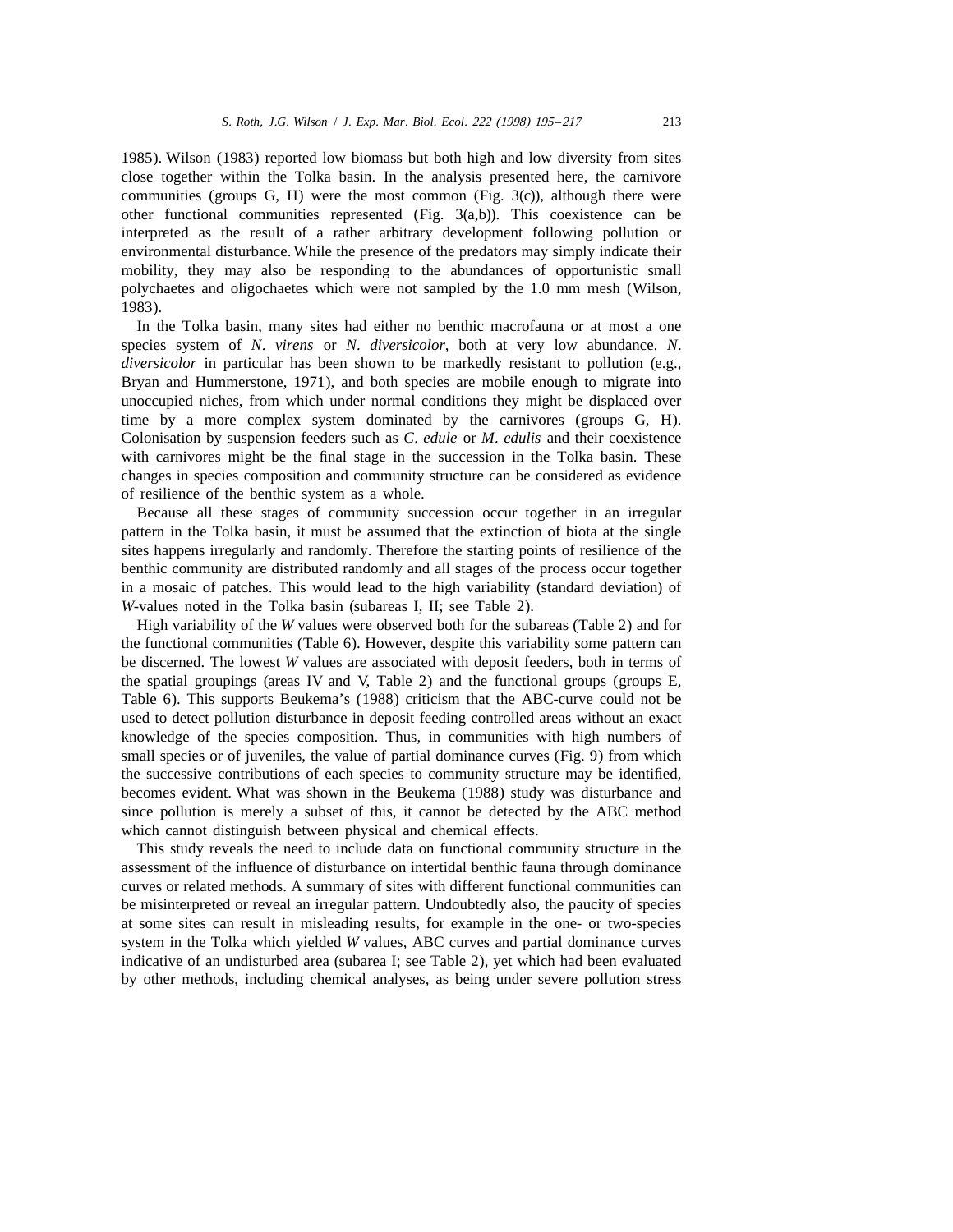(Jeffrey et al., 1985). It is interesting to speculate to what extent the use of a smaller mesh (e.g., 0.5 mm as opposed to 1.0 mm), which would have retained many more small worms, would have changed this particular conclusion.

The high number of subareas and of functional communities that were assessed as disturbed by ABC curves and by partial dominance curves indicate a general fluctuation and instability in environmental conditions in the intertidal. These environmental disturbances impact in the same manner as pollution disturbances, and thus methods which have been used with success in the subtidal, where environmental fluctuations are less severe, have to be employed and interpreted with caution in the intertidal. A similar caution exists for estuaries (Wilson and Jeffrey, 1994). In terms of discrimination, that is the power to detect disturbance, the partial dominance curves indicate more disturbed systems and thus seem to be more sensitive, as reported by Clarke (1990).

But can a comparison of *W* values, based on functional pattern data, be used to detect disturbance status of the subarea? After excluding all sites which are either controlled by deposit feeders (subareas IV, V) or colonised by very few species (subarea I), the outer Tolka basin is picked out as the most disturbed area because it has the lowest *W* values (subarea II; see Table 2).

The *W* values are also connected to the stability of the environment when the suspension feeder communities are considered. *W* values increase from high shore to low shore as the community changes from one dominated by suspension feeders of a large body size, to one again dominated by suspension feeders but typically with many more smaller *C. edule* and finally to one with a range of species and feeding types (Figs. 2 and  $3(a-c)$ ). Physical stresses decrease from high to low shore, and physical control is replaced by biological, linking in with the increased stability in the low shore region. It has been suggested (Wilson, 1991, 1984; Wilson and Elkaim, 1991) that *C*. *edule* is more tolerant of emersion and its consequences than some other benthic bivalves (e.g., *A*. *tenuis*, *M*. *balthica*) found in the Bay, and thus survives better on the inner parts of the south Bay which dry out for long periods. The north Bay is more exposed, with a narrower intertidal area and was found to be equivalent to the middle part of the south Bay in regard to *W* values and its functional communities (Figs. 2 and  $3(a-c)$ ).

Beukema (1988) used the difference between biomass and abundance to condense the plots into a single value, for which zero was seen as the indicator threshold for disturbance. This present study, by using *W* values instead of Beukema (1988) summed figures, reveals that zero is not a threshold value, but rather that trends in *W* values can be used to detect disturbance, provided that this is taken in conjunction with a knowledge of functional structure in the benthic community.

In summary, the ABC method and related treatments have little or no power to detect pollution effects in intertidal systems like Dublin Bay. However, the methods employed, especially the partial dominance curves, picked out the dynamics and changes in the functional communities. Therefore the importance of functional groups such as suspension feeders can be understood through the details of the spatial and temporal development of the benthic fauna (see e.g., Herman and Scholten, 1990). Further testing would seem to be indicated to see if the methods might help to distinguish pollution and naturally caused disturbance in long term surveys (e.g., Clarke and Green, 1988).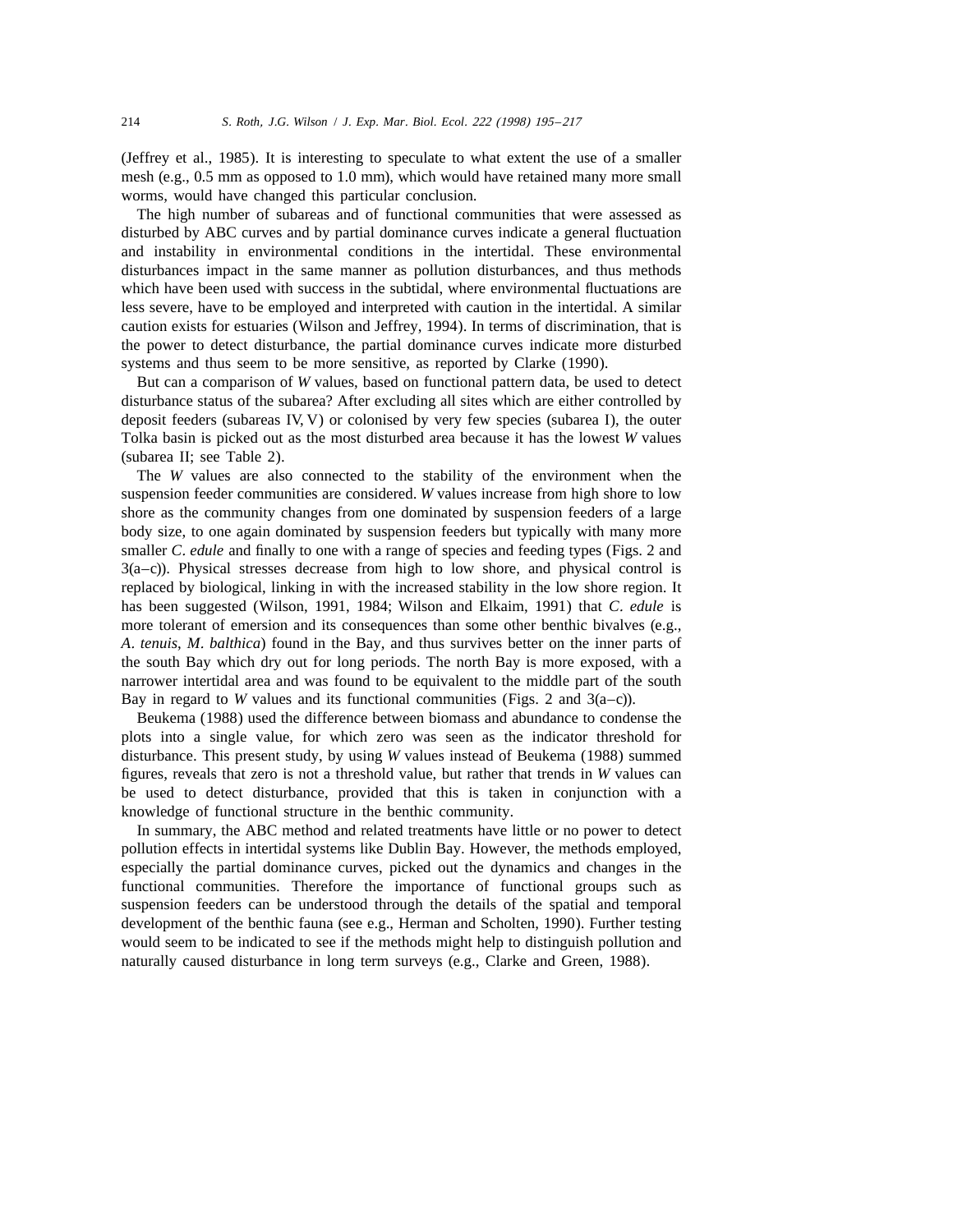#### **Acknowledgements**

The authors would like to thank Jim Larraghy, Trinity College Dublin Computer Laboratory and Robert Clarke, Plymouth Marine Laboratory for helpful support in the computer analysis and statistical advice. We are grateful to Jörg Samietz, Jena who helped to produce parts of the figures. Steffen Roth's study stay in Ireland was funded by the Hans-Böckler-Stiftung, Düsseldorf.

## **References**

- Anger, K., 1975. On the influence of sewage pollution on inshore benthic communities in the South of Kiel Bay. Part 2. Quantitative studies on community structure. Helgoländer wiss. Meeresunters 27, 408–438.
- Ansell, A.D., Barnett, P.R.O., Bodoy, A., Masse, H., 1980. Upper temperature tolerances of some European molluscs. I. *Tellina fabula* and *Tellina tenuis*. Mar. Biol. 58, 33–39.
- Beukema, J.J., 1988. An evaluation of the ABC method (abundance/biomass comparison) as applied to macrozoobenthic communities living on tidal flats in the Dutch Wadden sea. Mar. Biol. 99, 425–433.
- Brown, A.C., McLachlan, A., 1990. Ecology of Sandy Shores. Elsevier Science Publishers, New York, 328 pp.
- Bryan, G.W., Hummerstone, L.G., 1971. Adaptation of the polychaete *Nereis diversicolor* to estuarine sediments containing high concentrations of heavy metals. I. General observations and adaptation to copper. J. Mar. Biol. Ass. UK 51, 845–863.
- Burd, B.J., Nemec, A., Brinkhurst, R.O., 1990. The development and application of analytical methods in benthic marine infaunal studies. Adv. Mar. Biol. 26, 170–247.
- Clarke, K.R., Green, R.H., 1988. Statistical design and analysis for a (biological effects) study. Mar. Ecol. Prog. Ser. 46, 213–226.
- Clarke, K.R., 1990. Comparisons of dominance curves. J. Exp. Mar. Biol. Ecol. 138, 143–157.
- Committo, J.A., Ambrose, W.G., 1985. Predatory infauna and trophic complexity in soft-bottom. In: Gibbs, P.E. (Ed.), Proc. 19th Europ. Mar. Biol. Symp.. Cambridge Univ. Press, Cambridge, pp. 323–333.
- Connell, J.H., 1961. The influence of interspecific competition and other factors on the distribution of the barnacle *Chthamalus stellatus*. Ecology 42, 710–723.
- Crisp, D.J., 1976. Survey of environmental conditions in the Liffey estuary and Dublin Bay Report to the ESB and DPDB. Marine Science Laboratories, Menai Bridge.
- Dankers, N., Beukema, J.J., 1975. Distribution patterns of macrozoobenthic species in relation to some environmental factors. Mar. Zool. 4, 69–104.
- Dixon, W.J., 1991. BMDP-Statistical Software Manual, Vol. 1. University of California Press, Berkeley.
- Fenchel, T.M., Kofoed, L.H., Lappalainenn, A., 1975. Particle size selection of two deposit feeders: the amphipod *Corophium volutator* and the prosobranch *Hydrobia ulvae*. Mar. Biol. 30, 119–128.
- Foster-Smith, R.L., 1975. The effect of concentration of suspension and inert material on the assimilation of algae by three bivalves. J. Mar. Biol. Ass. UK 55, 411–418.
- Fauchald, K., Jumars, P.A., 1979. The diet of worms: a study of polychaete feeding guilds. Oceanogr. Mar. Biol. Annu. Rev. 17, 193–284.
- Gagnon, J.-M., Haedrich, R.L., 1991. A functional approach to the study of Labrador/Newfoundland shelf macrofauna. Cont. Shelf Res. 11, 963–976.
- Gaston, G.R., 1987. Benthic polychaeta of the Middle Atlantic Bight: feeding and distribution. Mar. Ecol. Prog. Ser. 36, 251–262.
- Gray, J.S., 1979. Pollution-induced changes in populations. Phil. Trans. R. Soc. Lond. B 286, 545–561.
- Gray, J.S., 1981. The Ecology of Marine Sediments. Cambridge University Press, Cambridge, 185 pp.
- Herman, P.M.J., Scholten, H., 1990. Can suspension-feeders stabilise estuarine ecosystems? In: Gibson, R.N., Barnes, M. (Eds.), Proc. 24th Europ. Mar. Biol. Symp. University Press, Aberdeen, pp. 104–116.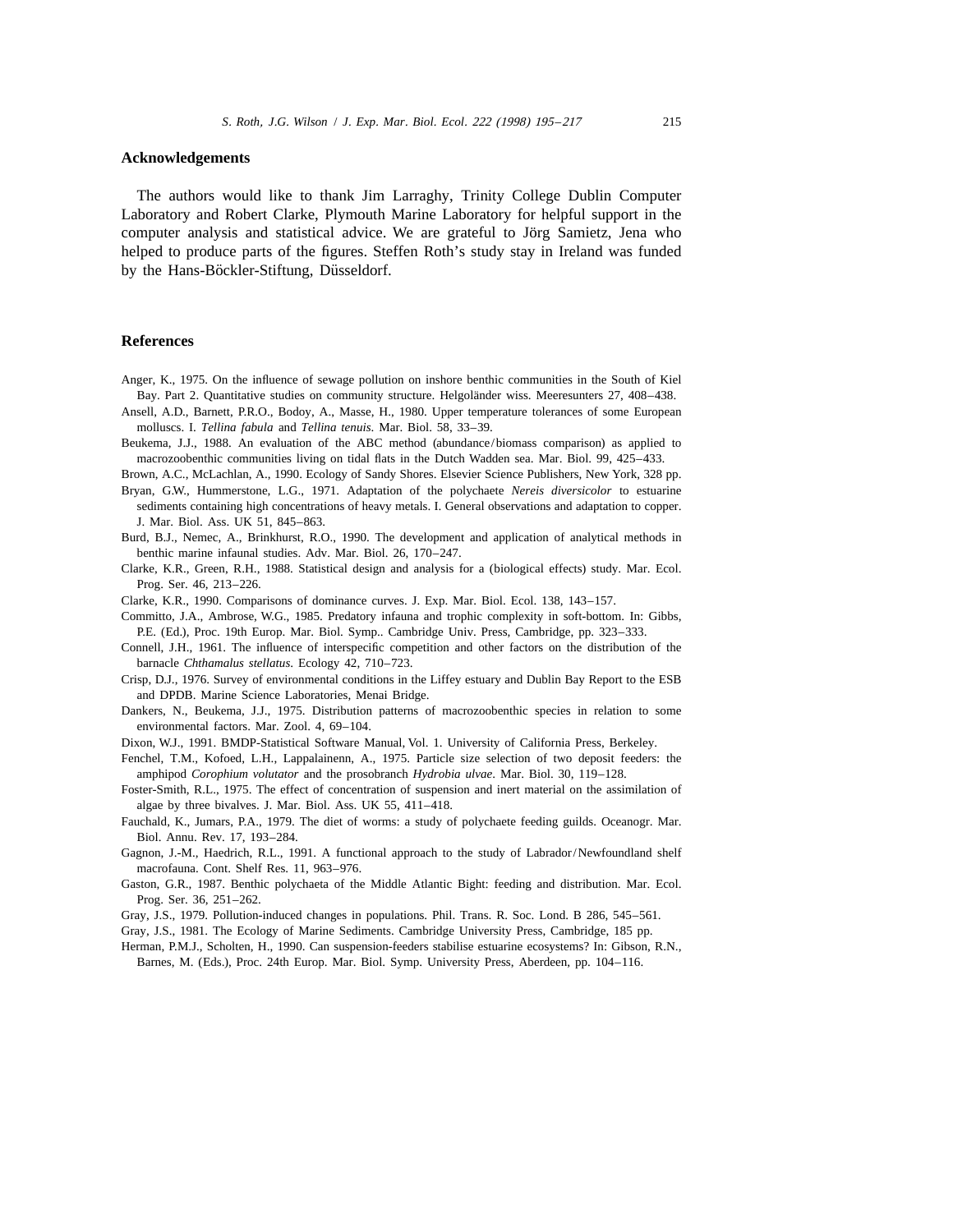- Jeffrey, D.W., Pitkin, P., West, A.B., 1978. The intertidal environment of northern Dublin Bay. Estuar. Coast. Mar. Sci. 7, 163–171.
- Jeffrey, D.W., Harris, C.R., Tomlinson, D.L., Wilson, J.G., 1985. The application of two simple indices to Irish Estuary pollution status. In: Wilson, J.G., Halcrow, W. (Eds.), Estuarine Management and Quality Assessment. Plenum Press, London, pp. 147–162.
- Jeffrey, D.W., Madden, B.M., Rafferty, B., Dwyer, R., Wilson, J.G., 1991. Indicator organisms as a guide to estuarine management. In: Jeffrey, D.W., Madden, B.M. (Eds.), Bioindicators and Environmental Management. Academic Press, London, pp. 55–64.
- Lambshead, P.J.D., Platt, H.M., Shaw, K.S., 1983. The detection of differences among assembles of marine benthic species based on an assessment of dominance and diversity. J. Nat. Hist. 17, 859–874.
- Levinton, J., 1972. Stability and trophic structure in deposit-feeding and suspension-feeding communities. Am. Nat. 106 (950), 472–486.
- Longbottom, M.R., 1970. The distribution of *Arenicola marina* (L.) with particular reference to the effects of particle size and organic matter in sediments. J. Exp. Mar. Biol. Ecol. 5, 138–157.
- Pearson, T.H., Rosenberg, R., 1978. Macrobenthic succession in relation to organic enrichment and pollution of the marine environment. Oceanogr. Mar. Biol. Annu. Rev. 16, 229–311.
- Reise, K., 1985. Tidal Flat Ecology: An Experimental Approach to Species Interactions. Springer Verlag, Berlin.
- Rhoads, D.C., 1974. Organism–sediment relationship on the muddy sea floor. Oceanogr. Mar. Biol. Annu. Rev. 12, 263–300.
- Rhoads, D.C., Young, D.K., 1970. The influence of deposit-feeding organisms on sediment stability and community trophic structure. J. Mar. Res. 28 (2), 151–178.
- Sanders, H.L., 1968. Marine benthic diversity: a comparative study. Am. Nat. 102, 243–282.
- Shillabeer, N., 1991. Analysis of a standard set of benthic fauna data. A comparison of the computer based techniques used by different laboratories. In: B.F. Keegan (Ed.), Space and Time Series Data Analysis in Coastal Benthic Ecology. Commission of the European Communities, Brussels, pp. 501–518.
- Snelgrove, P.V.R., Butman, C.A., 1994. Animal–sediment relationships revisited: cause versus effect. Oceanogr. Mar. Biol. Annu. Rev. 32, 111–177.
- Thrush, S., Pridmore, R.D., Hewitt, J.E., Cummings, V.J., 1991. Impact of ray feeding disturbances on sandflat macrobenthos: do communities dominated by polychaetes or shellfish respond differently?. Mar. Ecol. Prog. Ser. 69, 245–252.
- Walker, A.J.M., Rees, E.I.S., 1979. Benthic ecology of Dublin Bay in relation to sludge dumping: fauna. Ir. Fish. Invest. Ser. B 22, 1–59.
- Warwick, R.M., 1982. The partitioning of secondary production among species in benthic communities. Neth. J. Sea Res. 16, 1–17.
- Warwick, R.M., 1986. A new method for detecting pollution effects on marine macrobenthic communities. Mar. Biol. 92, 557–562.
- Warwick, R.M., Pearson, T.H., Ruswahyuni, W., 1987. Detection of pollution effects on marine marcobenthos: further evaluation of the species abundance/biomass method. Mar. Biol. 95, 193–200.
- Warwick, R.M., Clarke, R., 1991. A comparison of some methods for analysing changes in benthic community structure. J. Mar. Biol. Ass. UK 71, 225–244.
- Warwick, R.M., Clarke, K.R., 1993. Comparing the severity of disturbance: A meta-analysis of marine macrobenthic community data. Mar. Ecol. Prog. Ser. 92 (3), 221–231.
- Warwick, R.M., Clarke, K.R., 1994. Relearning the ABC: taxonomic changes and abundance/biomass relationships in disturbed benthic communities. Mar. Biol. 118, 739–744.
- West, A.B., Partridge, J.K., West, A.B., 1979. The cockle *Cerastoderma edule* (L.) on the south Bull, Dublin Bay: population parameters and fishery potential. Ir. Fish. Invest. Ser. B 20, 1–18.

Wilson, J.G., 1978. Upper temperature tolerances of *Tellina tenuis* and *Tellina fabula*. Mar. Biol. 45, 123–128.

- Wilson, J.G., 1982. Distribution, biomass and production of bivalves in Dublin Bay. Malacologia 22, 377–384.
- Wilson, J.G., 1983. The littoral fauna of Dublin Bay. Ir. Fish. Invest. Ser. B 26, 1–20.
- Wilson, J.G., 1984. Assessment of the effects of short term salinity changes on the oxygen consumption of *Cerastoderma edule*, *Macoma balthica* and *Tellina tenuis* from Dublin Bay, Ireland. J. Life Sci. R. Dubl. Soc. 5, 57–63.